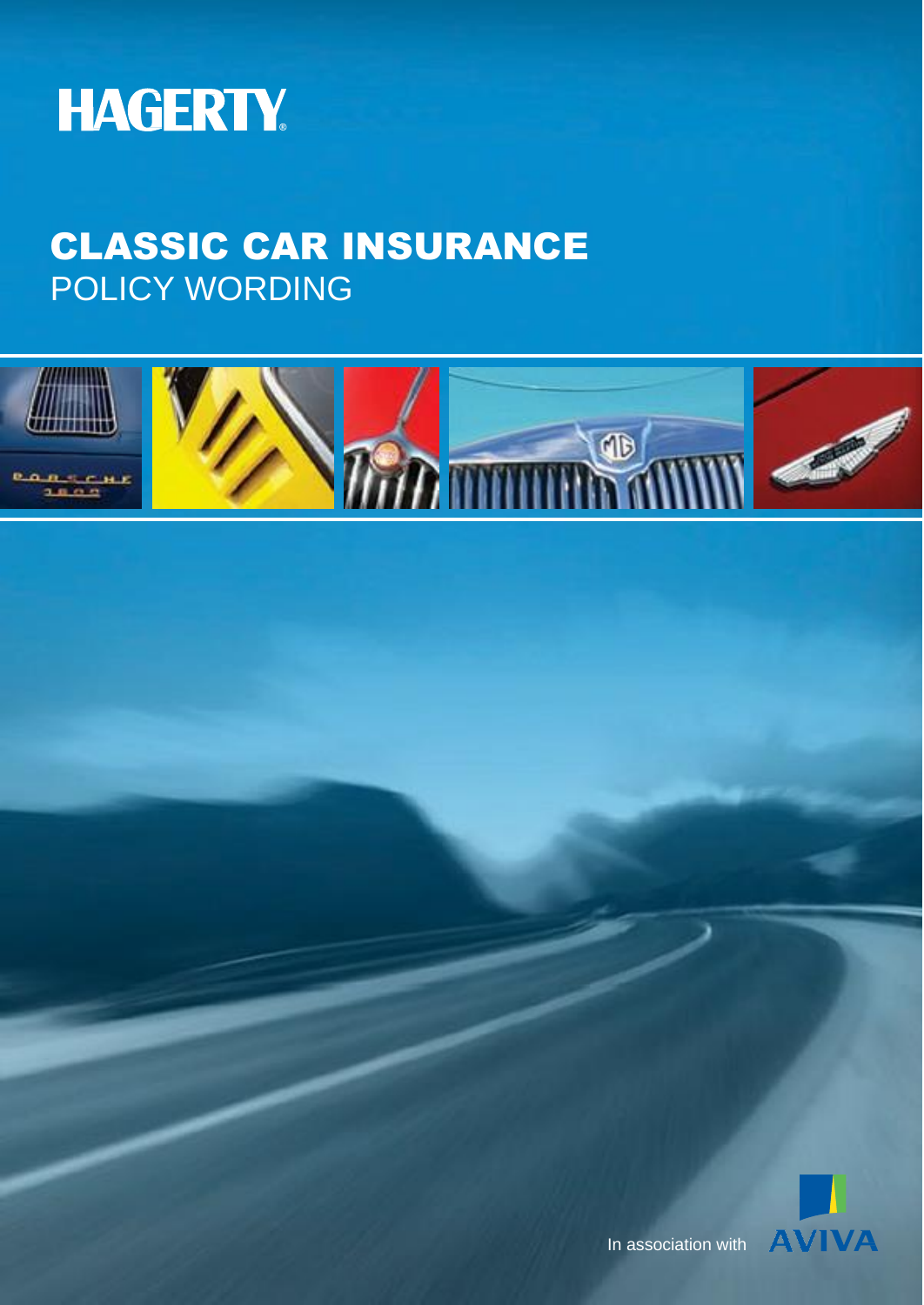Claims 24-hour helpline (UK only) 0333 323 1243 For all motor related claims enquiries

Claims 24-hour helpline (when calling from abroad) +44 1925 422 794 For all motor related claims enquiries

Hagerty customer services 0333 323 1242 (UK) +44 1327 810 600 (when calling from abroad) For general enquiries and complaints

For training and quality purposes, telephone calls may be monitored or recorded.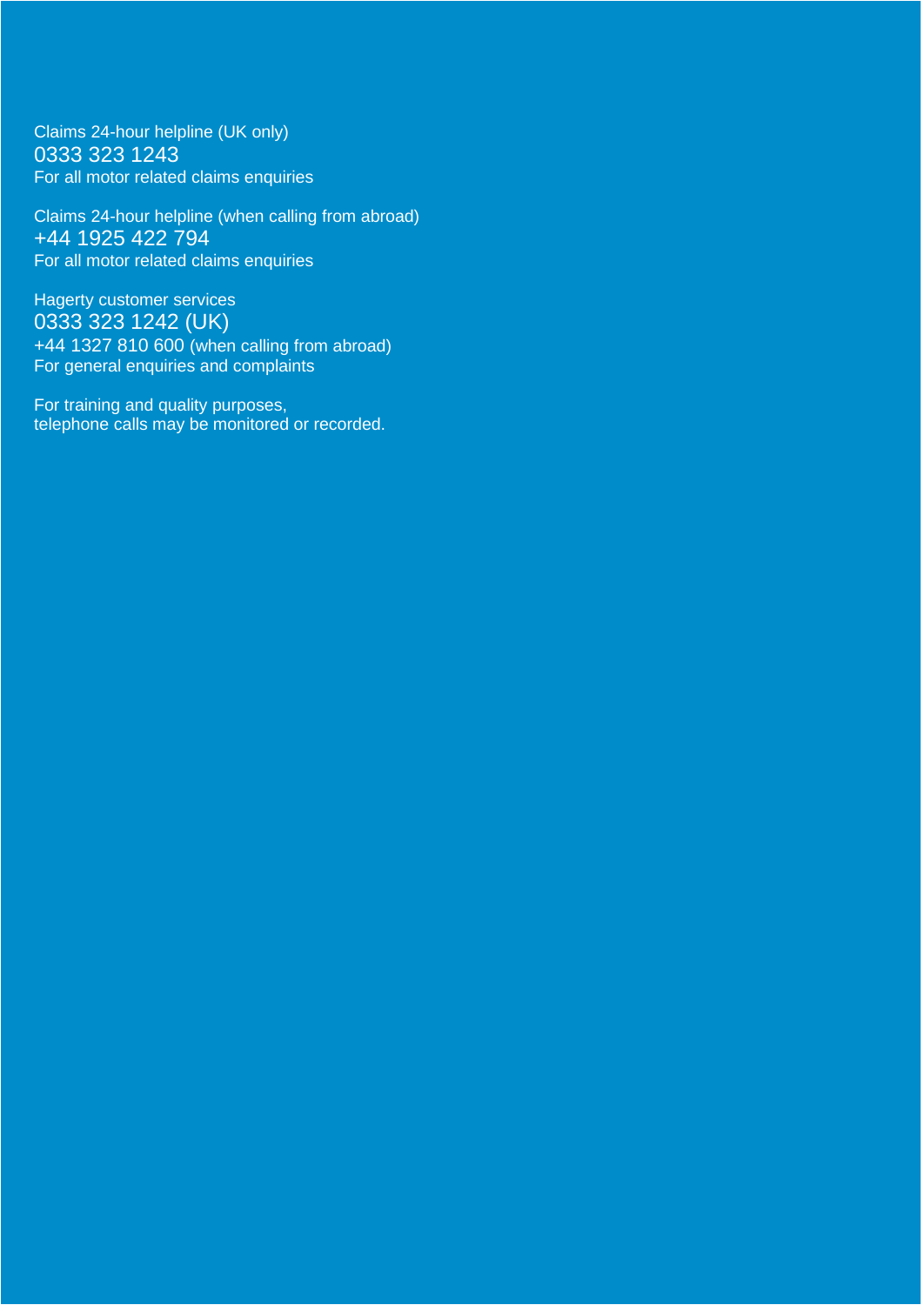#### Guide to sections

| <b>Section 1: Introduction</b>                                                                                                                                                                                                                                                                                                                                                                                    | 2                                                                                            |
|-------------------------------------------------------------------------------------------------------------------------------------------------------------------------------------------------------------------------------------------------------------------------------------------------------------------------------------------------------------------------------------------------------------------|----------------------------------------------------------------------------------------------|
| Section 2: Complaints procedure and<br>compensation arrangements                                                                                                                                                                                                                                                                                                                                                  | 3                                                                                            |
| <b>Section 3: General terms</b><br>Contract of Insurance<br><b>Definitions</b>                                                                                                                                                                                                                                                                                                                                    | 4<br>4<br>$\overline{\mathcal{A}}$                                                           |
| <b>Section 4: General conditions</b>                                                                                                                                                                                                                                                                                                                                                                              | 6                                                                                            |
| Section 5: What to do when a loss occurs<br>A motor vehicle claim<br>A motor legal expenses claim                                                                                                                                                                                                                                                                                                                 | 9<br>9<br>9                                                                                  |
| <b>Section 6: General exclusions</b>                                                                                                                                                                                                                                                                                                                                                                              | 10                                                                                           |
| Section 7: Physical damage cover                                                                                                                                                                                                                                                                                                                                                                                  | 12                                                                                           |
| Section 8: Additional cover and benefits<br>Agreed value<br>Audio and electrical equipment<br>Child car seats<br><b>Disablement</b><br>Driving other cars<br>Emergency transportation/accommodation<br><b>Emergency treatment</b><br>Foreign use<br>Glass cover<br>Lock replacement<br>Medical expenses<br>Personal accident cover<br>Personal belongings<br>Personal registration plate cover<br><b>Trailers</b> | 13<br>13<br>13<br>13<br>13<br>13<br>13<br>13<br>13<br>14<br>14<br>14<br>14<br>14<br>14<br>14 |
| Section 9: Third party liability cover                                                                                                                                                                                                                                                                                                                                                                            | 15                                                                                           |
| Motor legal expenses cover                                                                                                                                                                                                                                                                                                                                                                                        | 16                                                                                           |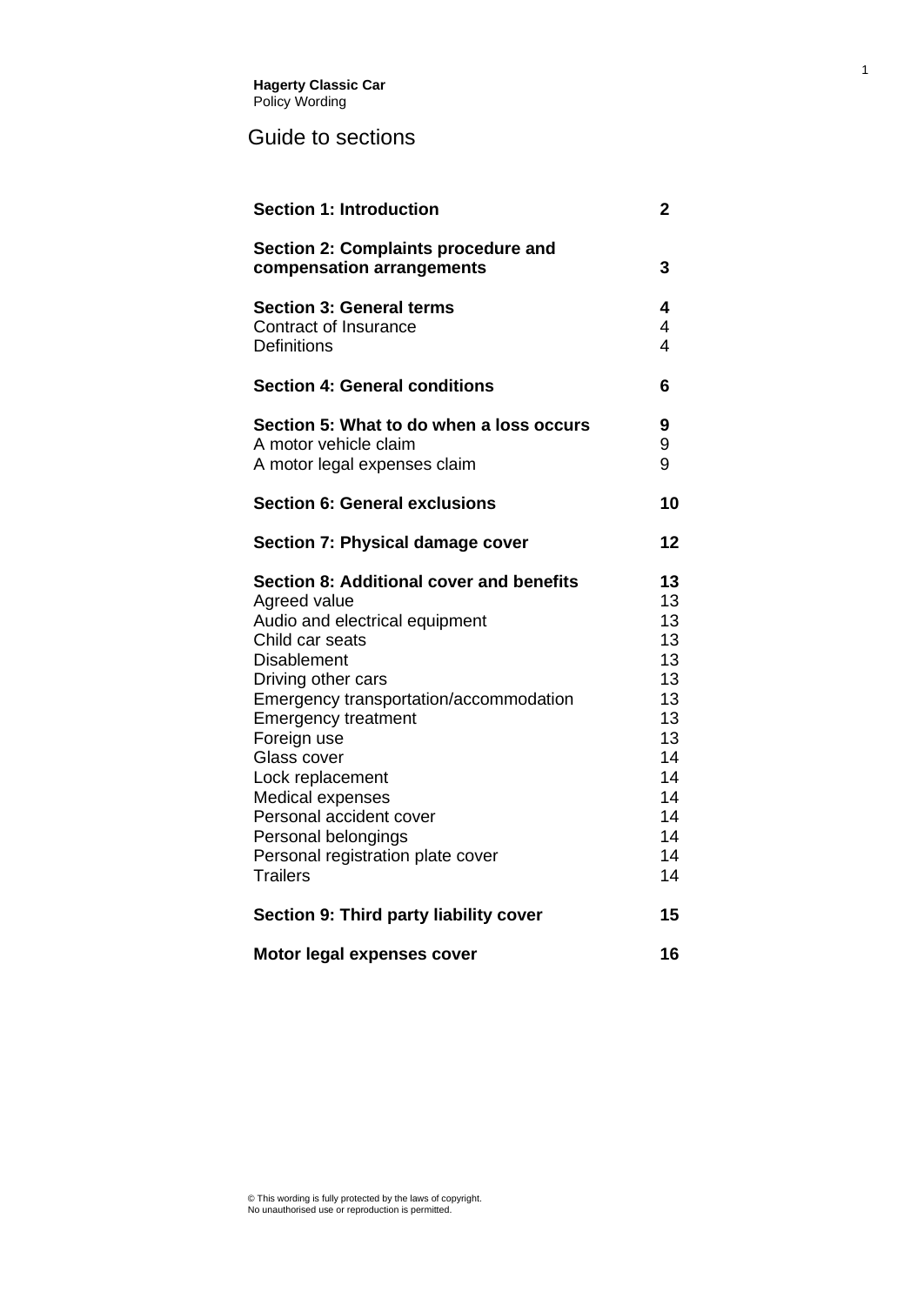#### <span id="page-3-0"></span>**Section 1: Introduction**

We are very grateful for your business and are also delighted that you have chosen the Hagerty classic car policy, underwritten by Aviva Insurance Limited. We continue to provide the very best possible service to our clients and this policy represents one of the most comprehensive available to the classic car market today. However, should you feel that this policy does not reflect the cover you require, or should you feel that we have not provided exceptional service, please make contact with us as soon as possible.

We hope to see you at a classic car show in the near future.

Robin Harman

**Robin Harman** Operations Director, Hagerty International Limited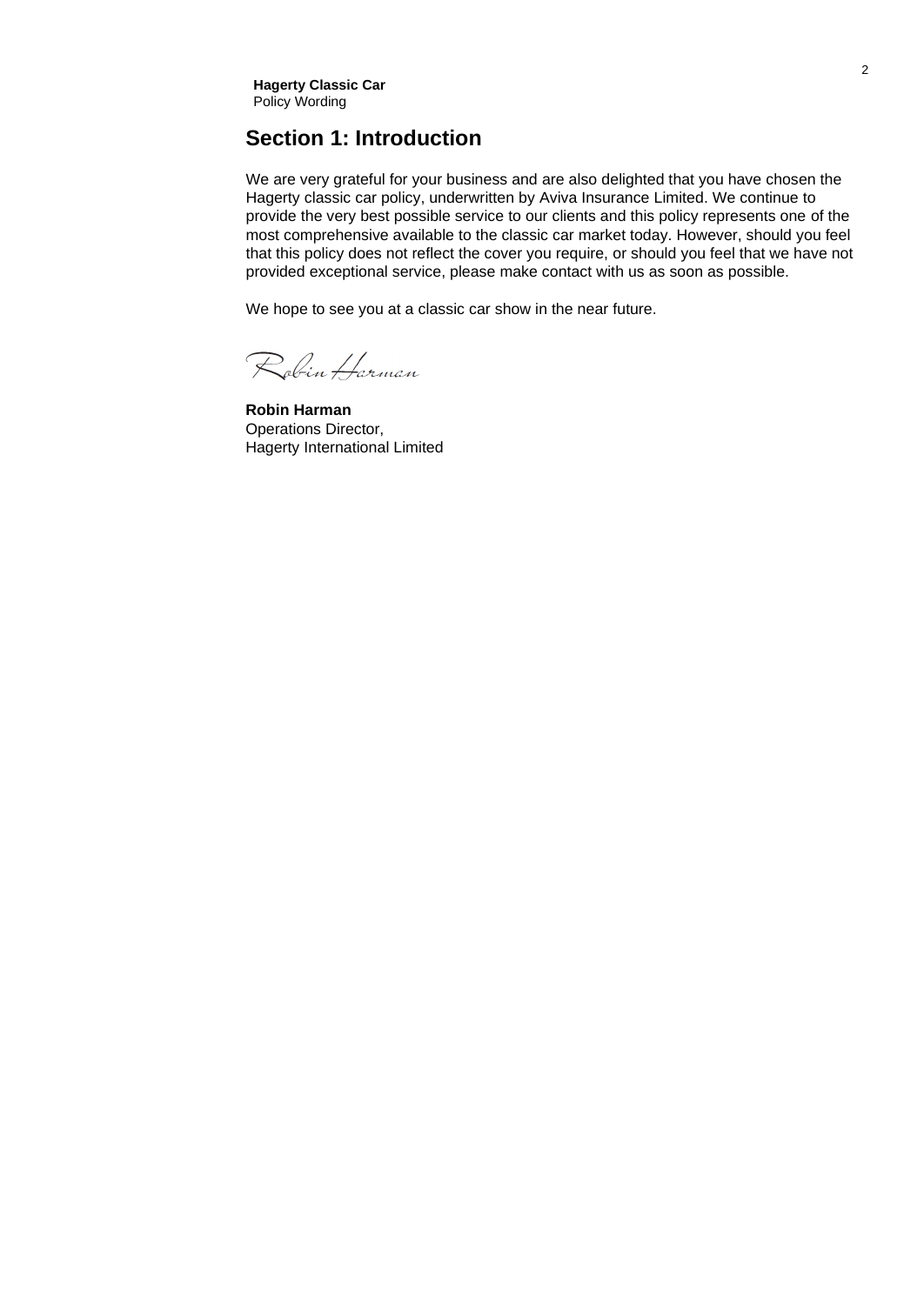#### <span id="page-4-0"></span>**Section 2: Complaints procedure and compensation arrangements**

#### **The following procedure applies to all sections of the policy other than the pages detailing the Motor legal expenses cover:**

**We** are proud of **our** reputation for a quality service. If **you** feel that **our** service at any time falls below the standard **you** would expect, please contact **our** Customer **Services** 

Hagerty International Limited The Arch Barn, Pury Hill Farm, Alderton Towcester, Northants NN12 7TB

Telephone: 0333 323 1242 (for calls within the UK) Telephone: +44 1327 810 600 (for calls outside the UK) Email: [enquiries@hagertyinsurance.co.uk](mailto:enquiries@hagertyinsurance.co.uk)

#### **The following procedure applies to the pages detailing the Motor legal expenses cover:**

It is our intention to give **you** the best possible service but if **you** do have any questions or concerns about this insurance or the handling of a claim **you** should contact the Managing Director of **LawShield**. The contact details are:

The Managing Director, LawShield UK Ltd, 1210 Centre Park Square, Lakeside Drive, Centre Park, Warrington, WA1 1RU. Tel: 0800 731 3942 Email: [customerrelations@lawshield-uk.com](mailto:customerrelations@lawshield-uk.com)

Please ensure **your** policy number is quoted in all correspondence to assist a quick and efficient response. If it is not possible to reach an agreement, **you** have the right to make an appeal to the Financial Ombudsman Service. This also applies if **you** are insured in a business capacity with a turnover of less than £6.5 million (or its equivalent in any other currency) and which either:

a) employs fewer than 50 persons, or

b) has a balance sheet total of less than £5 million (or its equivalent in any other currency).

**You** may contact the Financial Ombudsman Service at:

The Financial Ombudsman Service, Exchange Tower, London E14 9SR. Tel: 0300 123 9 123 or 0800 023 4567 Overseas: +44 20 7964 0500 Email: [complaint.info@financial-ombudsman.org.uk](mailto:complaint.info@financial-ombudsman.org.uk)

The above complaints procedure is in addition to **your** statutory rights as a consumer. For further information about **your** statutory rights contact **your** local authority Trading Standards Service or Citizens Advice Bureau.

Compensation arrangements Hagerty, Aviva and AmTrust Europe Limited are covered by the Financial Services Compensation Scheme. **You** may be entitled to compensation from the scheme if **we** cannot meet **our** obligations. This depends on the type of business and the circumstances of the claim. Insurance advising and arranging is covered for 90% of the claim without any upper limit. For compulsory classes of insurance, insurance advising and arranging is covered for 100% of the claim, without any upper limit. Further information about compensation scheme arrangements is available from the FSCS on **0800 678 1100** or at [www.fscs.org.uk.](http://www.fscs.org.uk/)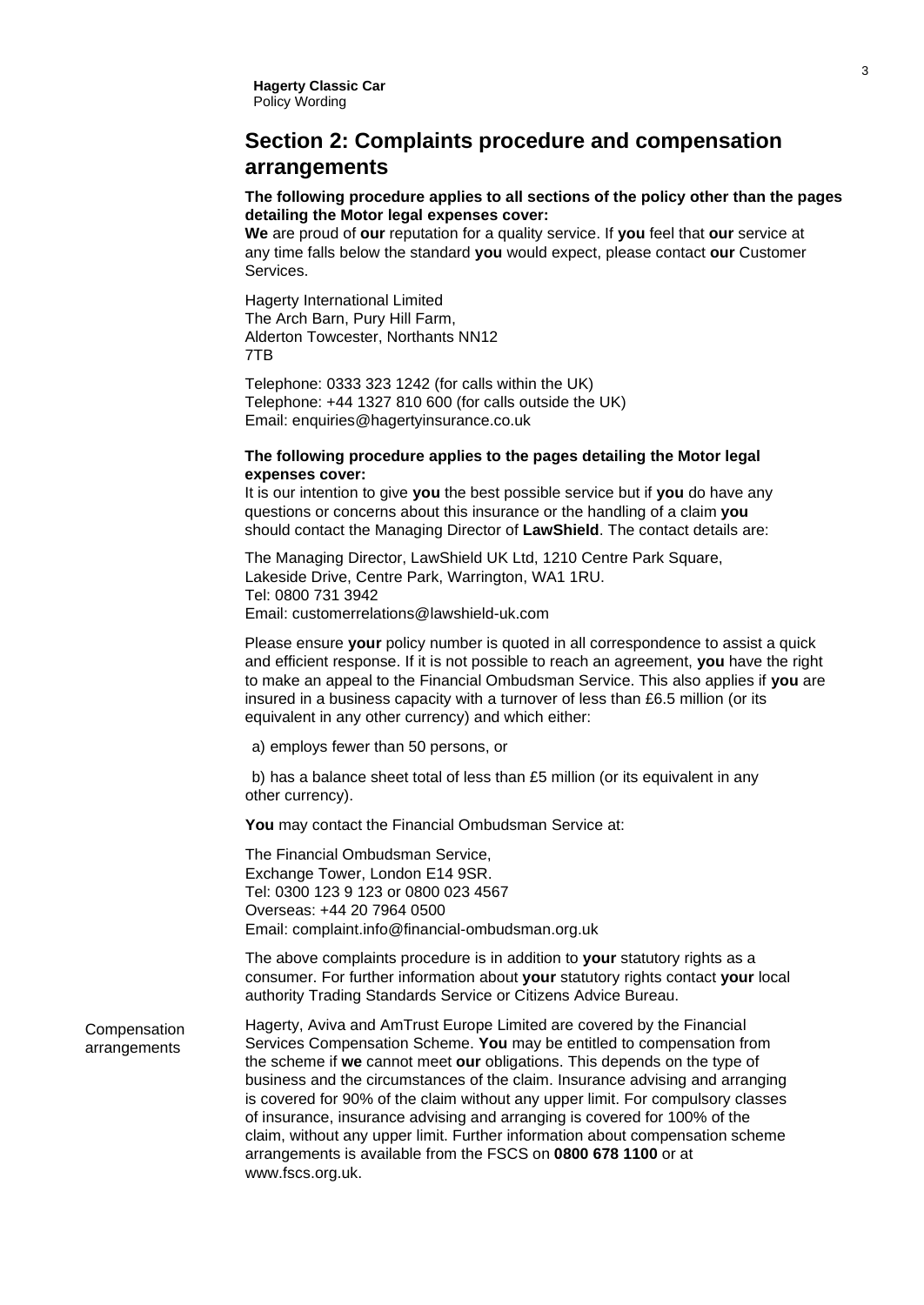#### **Section 3: General terms**

Please read **your policy** very carefully. If anything is not correct, please return it immediately.

**Contract of Insurance** This **policy** is a contract of insurance between **you** and **us**. **You** enter into a contract with **us** when **you** agree to take out the **policy** on the terms and conditions **we** have offered and to pay the premium. It is **your** responsibility to ensure that all persons insured are aware of the terms of this **policy**.

> The following elements form the contract of insurance; please read them and keep them safe:

- This policy booklet;
- information contained on **your statement of fact**;
- **schedule**;
- any **endorsements** on **your policy**, as set out in **your schedule**;
- **certificate of motor insurance**;
- any changes to **your policy** contained in notices issued by **us** at renewal;
- the information under the heading 'Important Information' which **we** provide to **you** when **you** take out or renew **your policy**.

In return for paying **your** premium, **we** will provide the cover shown in **your schedule** under the terms and conditions of this **policy** during the **period of insurance**. Any changes agreed during the **period of insurance** will be treated as a continuation of the contract of insurance.

**Our** provision of insurance under this **policy** is conditional upon all persons who seek to benefit under this **policy** observing and fulfilling the terms, provisions, conditions, and **endorsements** of this **policy**.

- **Renewal of the contract of insurance** Each renewal of the **policy** represents a new contract of insurance. For existing customers, **you** enter into a new contract of insurance with **us** commencing on the date when **you** agree to renew the **policy** and to pay the premium. **You** will be covered for the **period of insurance** shown on **your** renewal **schedule**.
- **Definitions** Words shown in **bold** type in the **policy** shall have the meaning given to them below or in the relevant cover section, wherever they may appear unless otherwise indicated.
- **Agreed value** The amount **your vehicle** is insured for as agreed by **you** and **us** and shown in **your schedule**. The amount includes the value of **your vehicle** at the inception date of the **policy**, all manufacturer fitted extras and modifications and any nonmanufacturer extras or modifications approved by **us**.

**Amendment to cover notice** The most recent notification of cover change **we** issued to **you**.

**Associated address Your** or an **insured person's** permanent address in the **United Kingdom**.

**Certificate of motor insurance Your** evidence of motor insurance. A certificate will be issued by **us** for each **vehicle you** insure with **us** and should be read together with this **policy** wording, the **schedule**, any **amendment to cover notice** and any **endorsements**.

**Endorsement** A change to the terms of the **policy**. These are shown in **your schedule**.

- **European Union** Austria, Belgium, Bulgaria, Croatia, Cyprus, Czech Republic, Denmark, Estonia, Finland, France, Germany, Greece, Hungary, Ireland, Italy, Latvia, Lithuania, Luxembourg, Malta, The Netherlands, Poland, Portugal, Romania, Slovakia, Slovenia, Spain, Sweden.
- **Excess** The amount for which **you** are responsible as the first part of each agreed claim as shown in **your schedule**. If an **insured vehicle** is not listed in **your schedule** a £1,000 excess applies.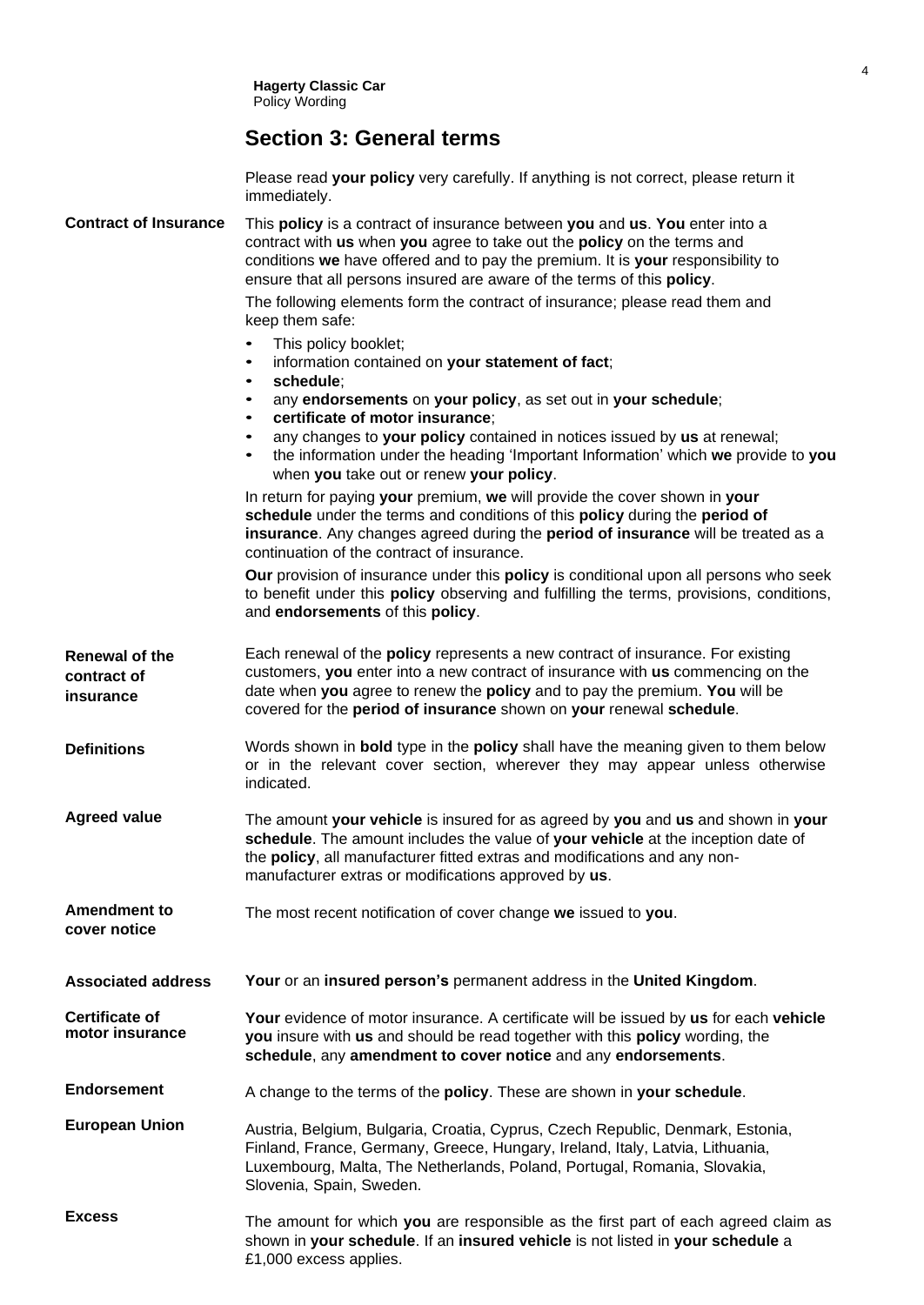**Hagerty Classic Car** Policy Wording

### **Section 3: General terms**

<span id="page-6-0"></span>

| <b>Insured Person (s)</b>  | Any user permitted by you legally entitled to drive in accordance with the certificate of<br>motor insurance.                                                                                                                                                                                                                                                                                                                                                  |
|----------------------------|----------------------------------------------------------------------------------------------------------------------------------------------------------------------------------------------------------------------------------------------------------------------------------------------------------------------------------------------------------------------------------------------------------------------------------------------------------------|
| <b>Insured vehicle</b>     | 1. Any vehicle.<br>2. Any vehicle insured under a Hagerty Classic Car Policy underwritten by Aviva.                                                                                                                                                                                                                                                                                                                                                            |
| <b>LawShield</b>           | LawShield UK Ltd, LawShield House, 850 Ibis Court, Lakeside Drive,<br>Centre Park, Warrington, Cheshire, WA1 1RL.                                                                                                                                                                                                                                                                                                                                              |
| Market value               | The cost to replace a vehicle with one of the same make, model and condition. We<br>decide this amount.                                                                                                                                                                                                                                                                                                                                                        |
| Named insured person       | Insured person(s) whose names are stated on the certificate of motor insurance.                                                                                                                                                                                                                                                                                                                                                                                |
| <b>Period of insurance</b> | The period for which the policy is in force as shown in your most recent schedule.                                                                                                                                                                                                                                                                                                                                                                             |
| <b>Personal belongings</b> | Personal property within your vehicle. This includes portable audio equipment,<br>multi-media equipment, communication equipment, personal computers, cameras, satellite<br>navigation and radar detection systems not permanently fitted to your vehicle.                                                                                                                                                                                                     |
| <b>Policy</b>              | This policy wording, the schedule, the certificate of motor insurance, any amendment<br>to cover notice and any endorsements.                                                                                                                                                                                                                                                                                                                                  |
| <b>Statement of fact</b>   | The form that captures all the information that you provide to us via your agent and on which<br>we base our terms and conditions.                                                                                                                                                                                                                                                                                                                             |
| <b>Road Traffic Acts</b>   | Any Acts, Laws or Regulations, which govern the driving or use of any motor vehicle in<br>Great Britain, Northern Ireland, the Channel Islands and the Isle of Man.                                                                                                                                                                                                                                                                                            |
| <b>Schedule</b>            | The document showing your name, your address and your insurance details that we<br>sent you when we accepted this insurance or following any subsequent amendment to<br>your cover, whichever is the more recent.                                                                                                                                                                                                                                              |
| <b>Territorial limits</b>  | This policy provides cover anywhere within the European Union and United Kingdom,<br>as well as the Channel Islands, the Isle of Man, Albania, Andorra, Bosnia Herzegovina,<br>Gibraltar, Iceland, Liechtenstein, Macedonia, Monaco, Montenegro, Norway, San Marino,<br>Serbia, Switzerland and Turkey (west of the Bosphorus) or in transit by rail, sea, land (not<br>under the vehicle's own power) or air between any countries listed in this definition. |
| <b>Vehicle</b>             | Any vehicle listed in your schedule for which a certificate of motor insurance has<br>been issued bearing the registration number or chassis number of that vehicle which<br>belongs to or is under a hire purchase agreement with you or is leased to you.                                                                                                                                                                                                    |
| <b>United</b><br>Kingdom   | England, Wales, Scotland and Northern Ireland.                                                                                                                                                                                                                                                                                                                                                                                                                 |
| We, us, our, ours          | Aviva Insurance Limited except where otherwise shown for any policy section.                                                                                                                                                                                                                                                                                                                                                                                   |
| You, your                  | The person named as the policyholder in your schedule.                                                                                                                                                                                                                                                                                                                                                                                                         |
|                            |                                                                                                                                                                                                                                                                                                                                                                                                                                                                |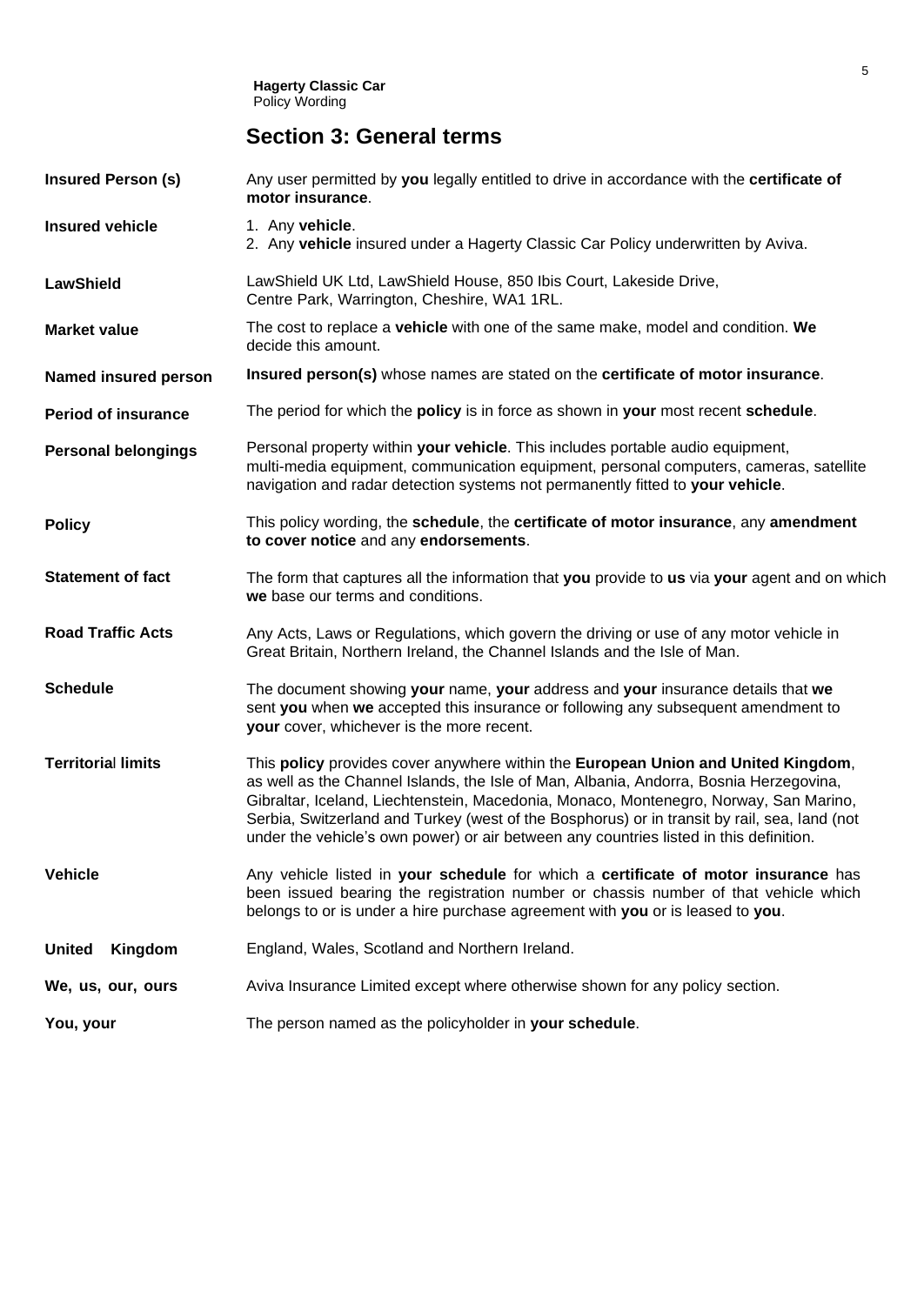#### **Section 4: General conditions**

The following conditions apply to the whole of this **policy**. Any extra conditions are shown in the sections to which they apply.

Cancelling this policy Our right to cancel 1. **Your** Cancellation Rights You have a statutory right to cancel your policy within 14 days from the day of purchase or renewal of the contract or the day on which you receive the policy or renewal documentation, whichever is the later. During this period you may cancel your policy and so long as no claims have been made a full refund will be provided. If **you** wish to cancel and the insurance cover has not yet commenced, **you** will be entitled to a full refund of the premium paid. Alternatively, if **you** wish to cancel and the insurance cover has already commenced, **you** will be entitled to a refund of the premium paid, less a proportionate deduction for the time **we** have provided cover. To cancel, please contact **your** insurance adviser. If **you** do not exercise **your** right to cancel **your policy**, it will continue in force and **you** will be required to pay the premium. For **your** cancellation rights outside the statutory cooling off period, please refer to 2. General Conditions – Cancelling this **policy**, below. **You** must return/surrender **your** valid **certificate of motor insurance**  immediately following cancellation. 2. General Conditions – Cancelling this **policy** Following the expiry of **your** 14 day statutory cooling off period **you** continue to have the right to cancel this **policy** (and/or any additional cover options provided by Aviva) at any time during its term. If **you** do so, **you** will be entitled to a refund of the premium paid in respect of the cancelled cover, less a proportionate deduction for the time **we**  have provided such cover. If **you** cancel **your policy we** will also charge up to £25.00 (plus Insurance Premium Tax where applicable) to cover the administrative cost of providing the **policy**. To cancel, please contact **your** insurance adviser. **We** (or any agent **we** appoint and who acts with **our** specific authority) may cancel this **policy** and/or any additional cover options provided by Aviva, where there is a valid reason for doing so, by sending at least 7 days' written notice to **your** last known postal and/or email address setting out the reason for cancellation. Valid reasons include but are not limited to the following: • Non payment of premium. If premiums are not paid when due **we** will write to **you** requesting payment by a specific date. If **we** receive payment by the date set out in the letter **we** will take no further action. If **we** do not receive payment by this date **we** will cancel the **policy** (and/or any additional cover options provided by Aviva) from the cancellation date shown on the letter. • Where **we** reasonably suspect fraud. • Where any **insured person(s)** fails to co-operate with **us** or provide **us** with information or documentation **we** reasonably require, and this affects **our** ability to process a claim or defend **our** interests. See 'Section 5 – What to do when a loss occurs', in this **policy** booklet. • Where **you** have not taken reasonable care to provide complete and accurate answers to the questions **we** ask. See the "Contract of Insurance" wording in Section 3 of this **policy** booklet and the "Information and changes **we** need to know about" wording in Section 4 of this **policy** booklet and the separate 'Important Information' notices supplied. If **we** cancel the **policy** (and/or any additional cover options provided by Aviva) under this section **you** will be entitled to a refund of the premium paid in respect of the cancelled cover, less a proportionate deduction for the time **we** have provided such cover, unless the reason for cancellation is fraud and/or **we** are legally entitled to keep the premium under the Consumer Insurance (Disclosure and Representations) Act 2012.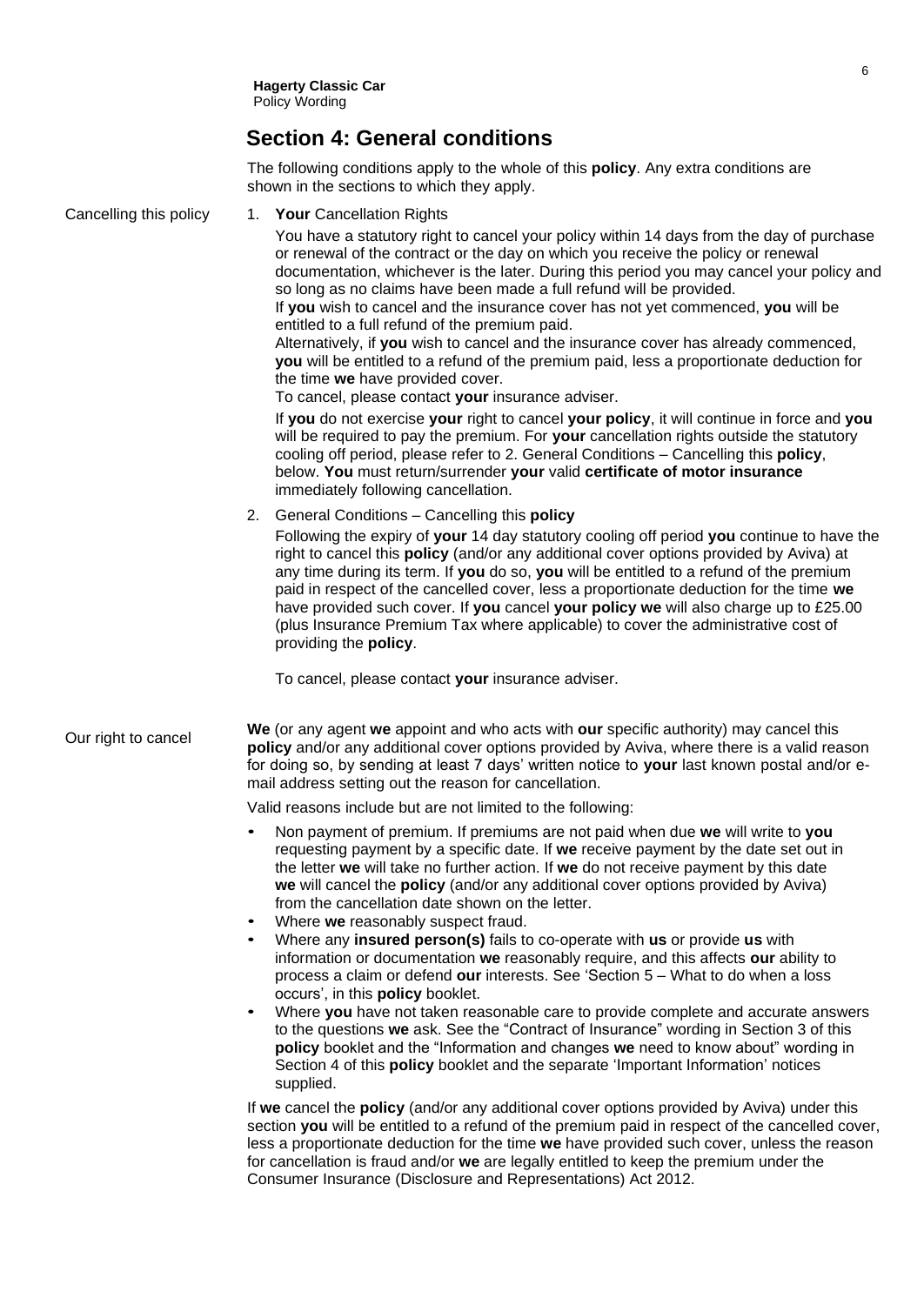**Hagerty Classic Car** Policy Wording

#### **Section 4: General conditions**

|                                                 | If we cancel the policy we will also charge up to £25.00 (plus Insurance Premium Tax<br>where applicable) to cover the administrative cost of providing this policy.                                                                                                                                                                                                                                                                                    |
|-------------------------------------------------|---------------------------------------------------------------------------------------------------------------------------------------------------------------------------------------------------------------------------------------------------------------------------------------------------------------------------------------------------------------------------------------------------------------------------------------------------------|
|                                                 | Important note: The Consumer Insurance (Disclosure and Representations) Act 2012 sets<br>out situations where failure by a policyholder to provide complete and accurate information<br>requested by an insurer allows the insurer to cancel the policy, sometimes back to its start<br>date and to keep any premiums paid.                                                                                                                             |
|                                                 | Where our investigations provide evidence of fraud or a serious non-disclosure we may<br>cancel the policy immediately and backdate the cancellation to the date of the fraud or when<br>you provided us with incomplete or inaccurate information, which may result in your policy<br>being cancelled from the date you originally took it out.                                                                                                        |
| Return of the certificate<br>of motor insurance | Your valid certificate of motor insurance must be returned/surrendered immediately<br>following cancellation.                                                                                                                                                                                                                                                                                                                                           |
| Duplicate cover                                 | When other insurance applies to a covered loss under this <b>policy</b> , we are entitled to<br>approach the other insurer for contribution and will only pay our share.                                                                                                                                                                                                                                                                                |
|                                                 | If a loss is covered more than once by us, we will pay under the section that provides you<br>with the most cover. We will not make duplicate payments.                                                                                                                                                                                                                                                                                                 |
| False claims                                    | <b>'False claims'</b> If you have made a false claim, we can refuse to pay the claim, recover any<br>amounts already paid for the claim and cancel cover with effect from the fraudulent act<br>without refund of premium.                                                                                                                                                                                                                              |
| Choice of law                                   | The law of England and Wales will apply to this contract unless:<br>you and we agree otherwise; or<br>$\bullet$<br>at the date of the contract you are a resident of (or, in the case of a business, the<br>٠<br>registered office or principal place of business is situated in) Scotland, Northern<br>Ireland, Channel Islands or the Isle of Man, in which case (in the absence of<br>agreement to the contrary) the law of that country will apply. |
| Customers with<br><b>Disabilities</b>           | This policy and other associated documentation are also available in large print, audio<br>and Braille. If you require any of these formats please contact Hagerty customer services<br>on 0333 323 1242.                                                                                                                                                                                                                                               |
| Use of Language                                 | Unless otherwise agreed, the contractual terms and conditions and other information<br>relating to this contract will be in English.                                                                                                                                                                                                                                                                                                                    |
| Reasonable Care                                 | You must take reasonable steps to keep your vehicle in a roadworthy condition and<br>ensure you have a current and valid M.O.T certificate, where relevant, or any other<br>documentation required under current legislation.                                                                                                                                                                                                                           |
|                                                 | You must take reasonable steps to protect any insured vehicle from loss or damage.                                                                                                                                                                                                                                                                                                                                                                      |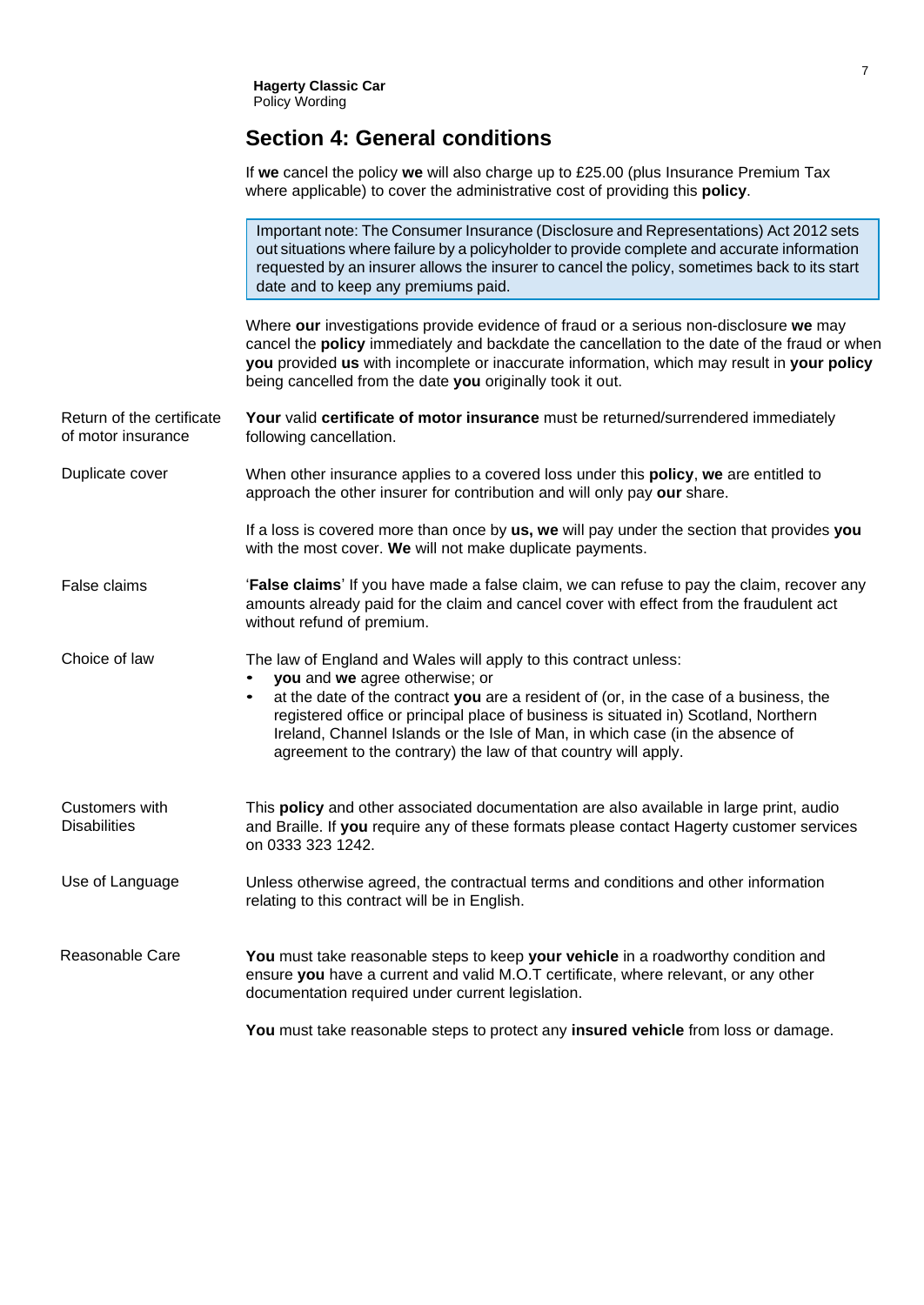#### **Section 4: General conditions**

Information and changes we need to know about

In deciding to accept this insurance and in setting the terms and premium, **we** have relied on the information **you** have given **us**. **You** must take care when answering any questions **we** ask by ensuring that all information provided is accurate and complete.

**You** must tell **us**, as soon as possible, if there are any changes to the information **you** have given **us**. **You** must also tell **us** about the following changes:

- a change to the people insured, or to be insured.
- motoring convictions (driving licence endorsements, fixed penalties or pending prosecutions for any motoring offences) for any of the people insured, or to be insured.
- criminal convictions for any of the people insured, or to be insured.
- a change of **vehicle.**
- any **vehicle** modifications.
- any changes affecting ownership of the **vehicle**.
- any change in the way that the **vehicle** is used.
- a change of correspondence or garaging address.

When you tell **us** of a change, **we** will tell **you** if this affects **your policy**, for example whether **we** are able to accept the change and if so, whether the change will result in revised terms and/ or premium being applied to **your policy**.

If the information provided by **you** is not complete and accurate:

- **we** may cancel **your policy** and refuse to pay any claim, or
- **we** may not pay any claim in full, or
- **we** may revise the premium and/or change the compulsory **excess**, or
- the extent of the cover may be affected.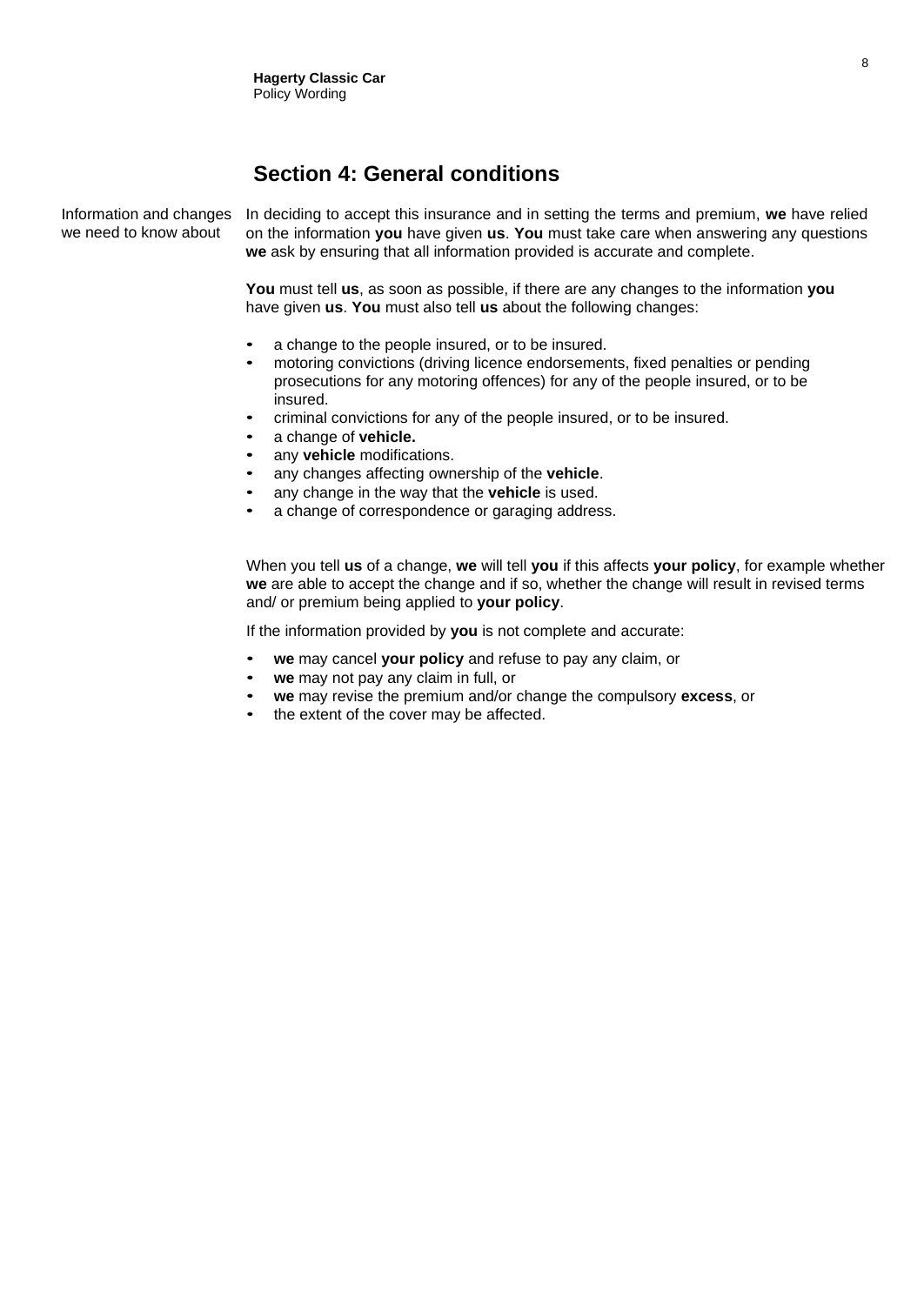#### **Section 5: What to do when a loss occurs**

<span id="page-10-0"></span>

| A motor vehicle claim                               | You should refer to the relevant cover section for details of the cover provided and how<br>your claim will be settled. Claims for all sections of the policy except for Motor Legal<br>Expenses Cover are managed by Connexus Claims Solutions Limited (Connexus) and we<br>will let you know if this company changes.                                                                                                                                                                                                                                                                                        |
|-----------------------------------------------------|----------------------------------------------------------------------------------------------------------------------------------------------------------------------------------------------------------------------------------------------------------------------------------------------------------------------------------------------------------------------------------------------------------------------------------------------------------------------------------------------------------------------------------------------------------------------------------------------------------------|
| How to make a claim                                 | You must tell us or your insurance agent as soon as possible about any incident which<br>you may need to claim for under this policy. Our 24 hours a day, seven days a week<br>helpline is available on:                                                                                                                                                                                                                                                                                                                                                                                                       |
|                                                     | 0333 323 1243 (for calls within the United Kingdom)<br>+44 1925 422 794 (for calls outside the United Kingdom)                                                                                                                                                                                                                                                                                                                                                                                                                                                                                                 |
|                                                     | In addition, in the event of theft, bodily injury or a crime being committed, you or an<br>insured person must notify the police and obtain a crime reference number from them.                                                                                                                                                                                                                                                                                                                                                                                                                                |
|                                                     | You or an insured person must not admit liability for any incident or negotiate or refuse<br>any claim with anyone.                                                                                                                                                                                                                                                                                                                                                                                                                                                                                            |
|                                                     | We will:                                                                                                                                                                                                                                                                                                                                                                                                                                                                                                                                                                                                       |
|                                                     | arrange for the repatriation of you or the insured person(s) and your or the<br>insured person's passengers from within the territorial limits;<br>• where necessary recover the insured vehicle to a destination or repairer of your<br>choice or if you prefer to a repairer approved by us;<br>inspect, approve and authorise any repairs to the insured vehicle;<br>clean the insured vehicle on completion of any repairs;<br>where appropriate return the insured vehicle to you;<br>guarantee the repairs to the insured vehicle if carried out by an approved repairer<br>for a period of three years. |
| Injury to someone<br>or damage to their<br>property | If someone is holding you or an insured person responsible for injury or damage, you<br>must immediately send to us or your insurance agent every letter or claim correspondence<br>you receive. You or an insured person must not admit liability or make an offer or promise of<br>payment without our written permission, otherwise we will not have to pay the claim.                                                                                                                                                                                                                                      |
|                                                     | We may take over and deal with, in your name or that of an insured person, the defence<br>or settlement of any claim made against you.                                                                                                                                                                                                                                                                                                                                                                                                                                                                         |
| Receiving a<br>loss payment                         | We may pursue, in your name or that of an insured person but at our expense,<br>recovery of any amounts we may become liable to pay under this policy. You or an insured<br>person must give us all the assistance we may reasonably require to do this.                                                                                                                                                                                                                                                                                                                                                       |
| Receiving your<br>claim payment                     | You may elect to receive your claim payment by cheque or via electronic fund transfer.                                                                                                                                                                                                                                                                                                                                                                                                                                                                                                                         |

**A motor legal expenses claim**

Please refer to the section towards the end of this policy, titled 'Motor legal expenses cover'.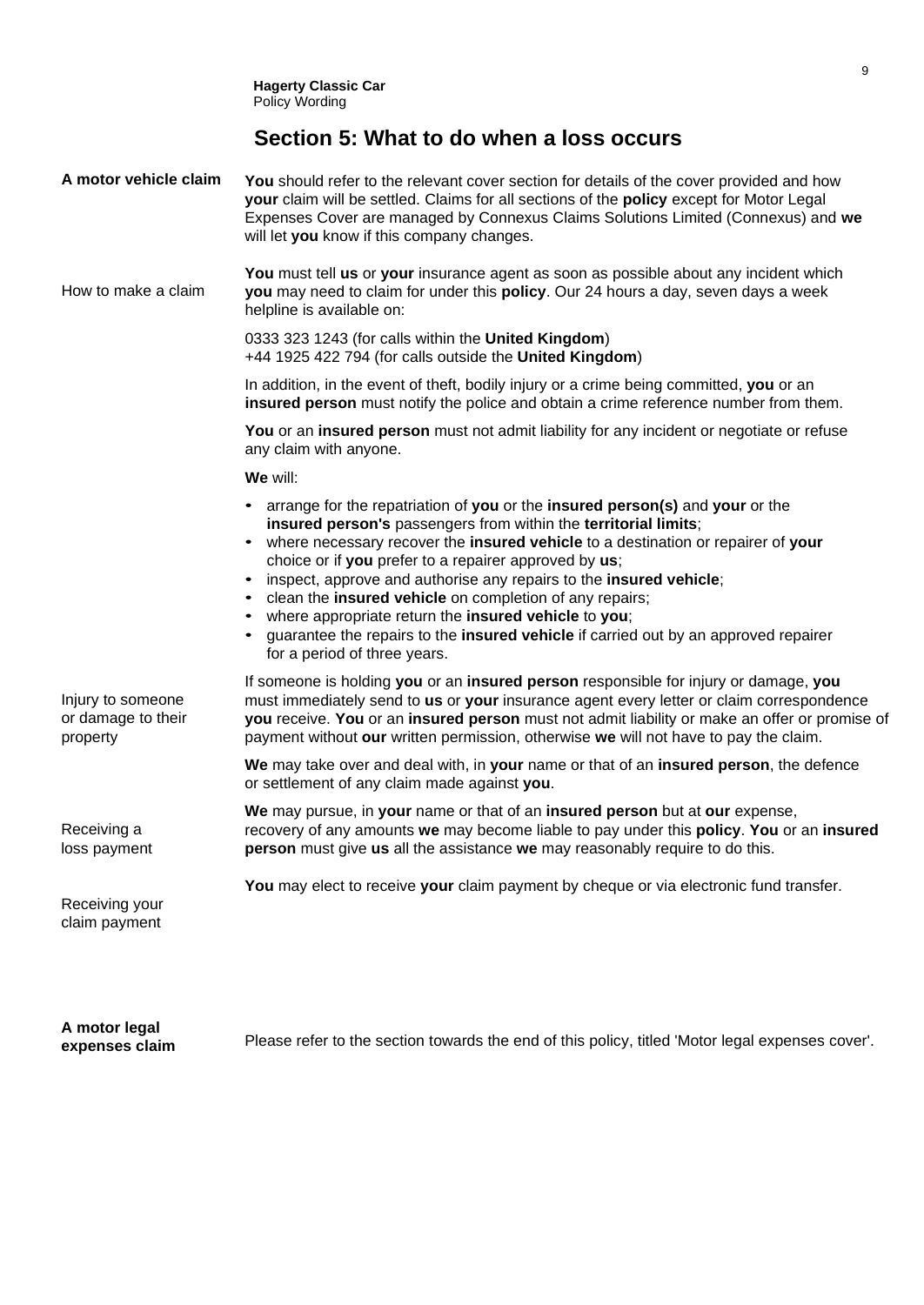#### **Section 6: General exclusions**

The following exclusions apply to the whole of this **policy**. Any extra exclusions are shown in the sections to which they apply.

This insurance does not cover the following:

- 1. Any loss, damage or liability arising out of a deliberate act by **you** or an i**nsured person** or by anyone acting on **your** behalf.
- 2. Any consequence whatsoever which is the direct or indirect result of any of the following, or anything connected with any of the following, whether or not such consequence has been contributed to by any other cause or event, except to the extent that **we** must provide cover under the **Road Traffic Acts**:
	- (a) Terrorism Terrorism is defined as any act or acts including, but not limited to:
		- (i) the use or threat of force and/or violence and/or
		- (ii) harm or damage to life or to property (or the threat of such harm or damage) including, but not limited to, harm or damage by nuclear and/or chemical and/or biological and/or radiological means

caused or occasioned by any person(s) or group(s) of persons in whole or in part for political, religious, ideological or similar purposes, or is claimed to be caused or occasioned in whole or in part for such purposes

(b) any action taken in controlling, preventing, suppressing or in any way relating to (a) above. In respect of 2 (a) and (b), where **we** are obliged by the **Road Traffic Acts** to provide insurance the maximum amount **we** will pay for damage to property as a result of any accident or accidents caused by a **vehicle** or **vehicles** driven or used by **you** or any other person, for which cover is provided under this section, will be:

- £5,000,000 in respect of all claims resulting directly or indirectly from one originating cause; or
- such greater sum as may in the circumstances be required to meet the minimum insurance requirements of the **Road Traffic Acts**.
- 3. Any loss, damage or liability arising directly or indirectly from nuclear reaction, nuclear radiation or radioactive contamination.
- 4. Any consequence whatsoever which is the direct or indirect result of any of the following, or anything connected with any of the following, whether or not such consequence has been contributed to by any other cause or event: a) war, invasion, act of foreign enemy, hostilities or a warlike operation or operations (whether war be declared or not), civil war, rebellion, revolution, insurrection, civil commotion assuming the proportions of or amounting to an uprising, military or usurped power

b) any action taken in controlling, preventing, suppressing or in any way relating to (a) above except to the extent that it is necessary to meet the requirements of the **Road Traffic Acts**.

- 5. Any loss, damage or liability caused by the confiscation, destruction or seizure of property by any military, government or public authority.
- 6. Any loss, damage or liability arising from:
	- a) airport service vehicles.
	- b) **vehicles** being used on those parts of airport premises to which the public do not have free vehicular access.
- 7. Any reduction in value of any **insured vehicle**.
- 8. Any loss, damage or liability arising from participation in or instruction or preparation for any racing, rallies, trials, pace-making or speed testing in any prearranged or organised event (including but not by way of limitation the Gumball Rally or Cannonball Run) or any on track use (including but not by way of limitation the Nürburgring).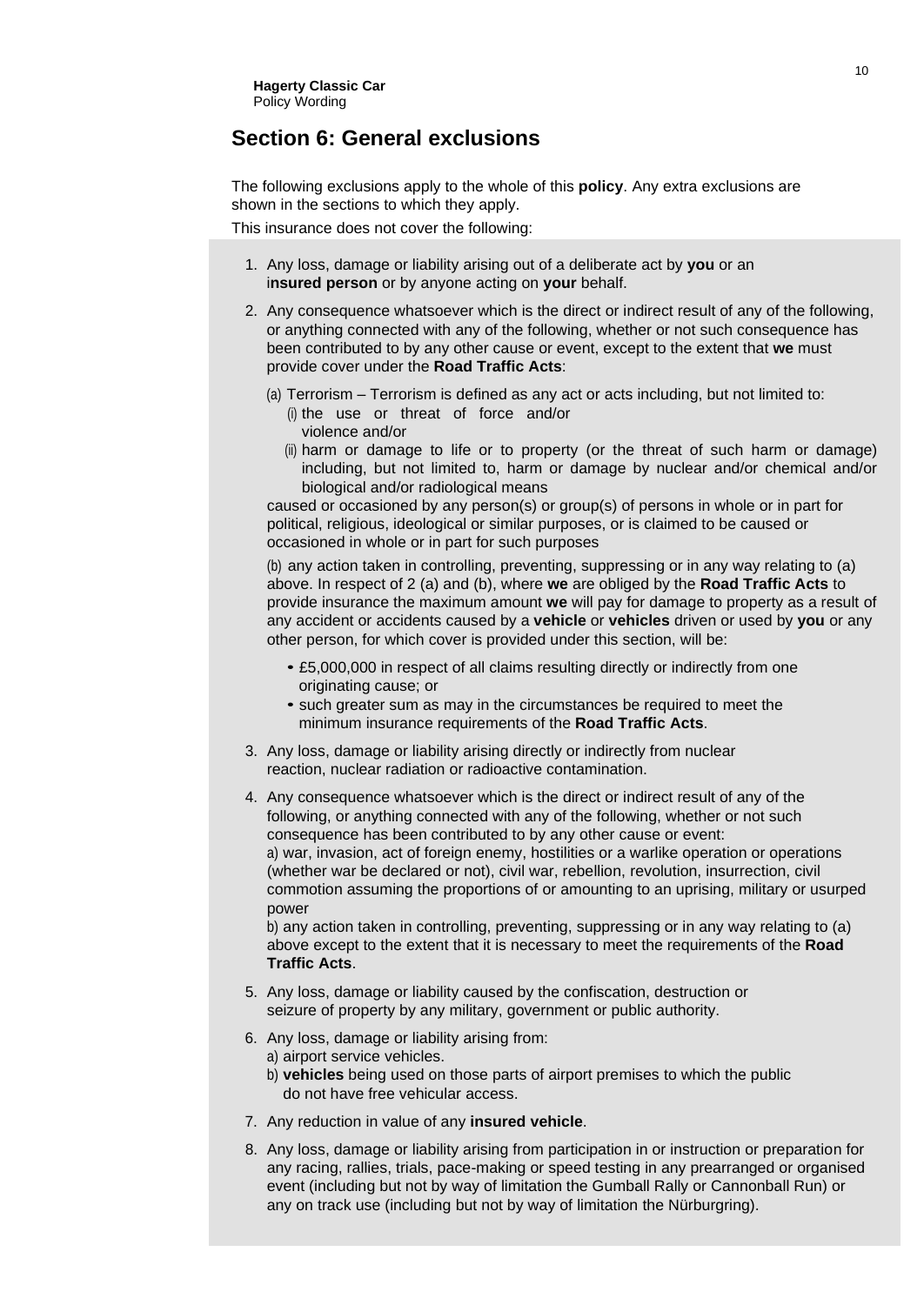#### <span id="page-12-0"></span>**Section 6: General exclusions**

- 9. Any person who uses an **insured vehicle** without the owner's permission.
- 10. Any loss, damage or liability arising from the use of any **insured vehicle** to carry property or people for a fee.
- 11. Any loss, damage or liability arising from the operation of any **insured vehicle** that has been hired, leased or loaned by **you** or any **insured person(s)** for a fee to any other person.
- 12. Any death or injury of any employee arising out of his or her employment by **you** or an **insured person** if cover for such person is provided under a liability insurance policy that complies with current **United Kingdom** compulsory liability legislation, or any similar legislation of any other applicable country within the **territorial limits**.
- 13. Any motorcycles or any **vehicles** with less than four wheels unless agreed by **us** and noted in **your schedule**.
- 14. Loss of use, wear and tear, deterioration, depreciation, or any loss or damage which happens gradually.
- 15. Mechanical, electrical or electronic failure, breakdown or breakage computer and equipment failure or malfunction.
- 16. In respect of 'Section 9 Third party liability cover', any loss, damage or liability resulting from or in connection with any act of terrorism except in so far as necessary to comply with the **United Kingdom Road Traffic Act**.
- 17. Loss or damage arising from confiscation or requisition or destruction by or under order of any Government or Public or Local Authority.
- 18. Any damage to tyres caused by braking, punctures, cuts or bursts.
- 19. Any loss of value following repairs.
- 20. **We** will not pay for:
	- Any accident, injury, loss or damage while any **vehicle** that is insured under this **policy** is being:
	- a. used otherwise than for the purpose described under the 'Class of use' section of **your certificate of motor insurance**, or
	- b. driven by, or is in the charge of any person for the purposes of being driven who, or
		- is not described under the section of **your certificate of motor insurance** headed 'Insured persons', or
		- does not have a valid and current licence to drive **your vehicle**, or
		- is not complying with the terms and conditions of the licence, or
		- does not have the appropriate licence for the type of **vehicle**

**We** will not withdraw this cover:

- while **your vehicle** is in the custody or control of:
	- a member of the motor trade for the purposes of maintenance or repair, or
	- an employee of a hotel or restaurant or car parking service.
- if the injury, loss or damage was caused as a result of the theft of **your vehicle**
- by reason of the person driving not having a driving licence, if **you** had no knowledge of such deficiency.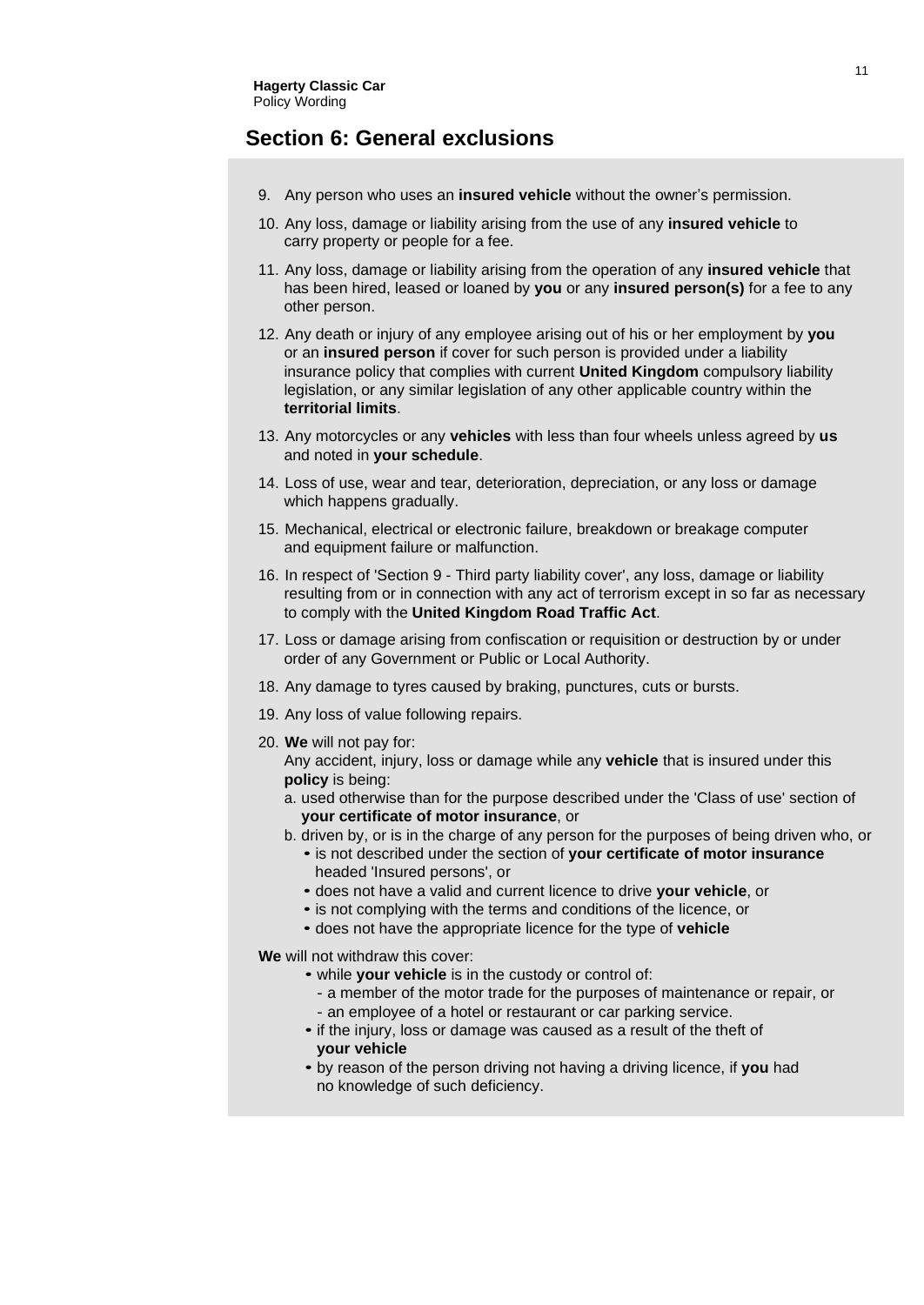## **Section 7: Physical damage cover**

<span id="page-13-0"></span>

|                      | You should read your schedule to see if this physical damage cover applies to your<br>policy. This section provides you and an insured person with physical damage cover as<br>detailed below, whilst driving an insured vehicle anywhere within the territorial limits.                                                                                                                                                                                                              |
|----------------------|---------------------------------------------------------------------------------------------------------------------------------------------------------------------------------------------------------------------------------------------------------------------------------------------------------------------------------------------------------------------------------------------------------------------------------------------------------------------------------------|
|                      | The general terms, general conditions and general exclusions all apply to this section.                                                                                                                                                                                                                                                                                                                                                                                               |
| What is covered      | We will cover physical loss of or physical damage to an insured vehicle<br>occurring during the period of insurance anywhere within the territorial limits.                                                                                                                                                                                                                                                                                                                           |
| What is not covered  | Your excess.<br>Loss of use of the insured vehicle or any other indirect loss.<br>Loss or damage to your vehicle in the event that you have exceeded the<br>mileage declared to us in the statement of fact and stated in your<br>schedule.                                                                                                                                                                                                                                           |
| Garaging condition   | If between the hours of 10pm and 6am your vehicle is within 500 metres of an associated<br>address you must ensure that the vehicle is kept in a secure locked garage or returned to<br>the garage address.                                                                                                                                                                                                                                                                           |
|                      | If you do not, we will not have to pay any related claim.                                                                                                                                                                                                                                                                                                                                                                                                                             |
|                      | This condition does not apply in cases where, subject to our prior agreement and the<br>payment of the appropriate additional premium, your vehicle is kept on your driveway or<br>at an alternative location.                                                                                                                                                                                                                                                                        |
| How much we will pay | Following loss or damage involving any insured vehicle, we will decide whether to repair<br>your vehicle, replace your vehicle or make a cash settlement.                                                                                                                                                                                                                                                                                                                             |
|                      | Each vehicle listed in your schedule is insured for an agreed value. If your vehicle is a<br>total loss declared by us we will pay you the agreed value if you have provided<br>acceptable valuation certificates or photographs of the vehicles within 30 days from the<br>start date of the policy. If you have not provided this information, we will only pay the<br>market value for the vehicle listed in your schedule or the agreed value, whichever is<br>the lesser amount. |
|                      | An insured vehicle will be declared to be a total loss when it is totally destroyed or stolen<br>and not recovered.                                                                                                                                                                                                                                                                                                                                                                   |
|                      | An insured vehicle is considered totally destroyed when the salvage value plus the<br>repair cost is equal to or greater than the agreed value of the vehicle or the market<br>value if the insured vehicle involved is not listed in your schedule.                                                                                                                                                                                                                                  |
|                      | An insured vehicle is considered stolen when it is stolen and not recovered within 30 days<br>of its theft. However if a tracking device is installed to the insured vehicle and is active at<br>the time of the theft, the insured vehicle will be considered stolen when it is stolen and not<br>recov- ered within 14 days of its disappearance. When we pay for a total loss the salvage<br>becomes our property.                                                                 |
|                      | If we are going to settle your claim by making a cash settlement, or by replacing your<br>vehicle or paying you the agreed value, or the market value, your vehicle will become<br>our property. In the event of a total loss you may, where legislation permits, request the<br>opportunity to retain the vehicle salvage, subject to a reasonable deduction from the claim<br>settlement decided by us.                                                                             |
|                      |                                                                                                                                                                                                                                                                                                                                                                                                                                                                                       |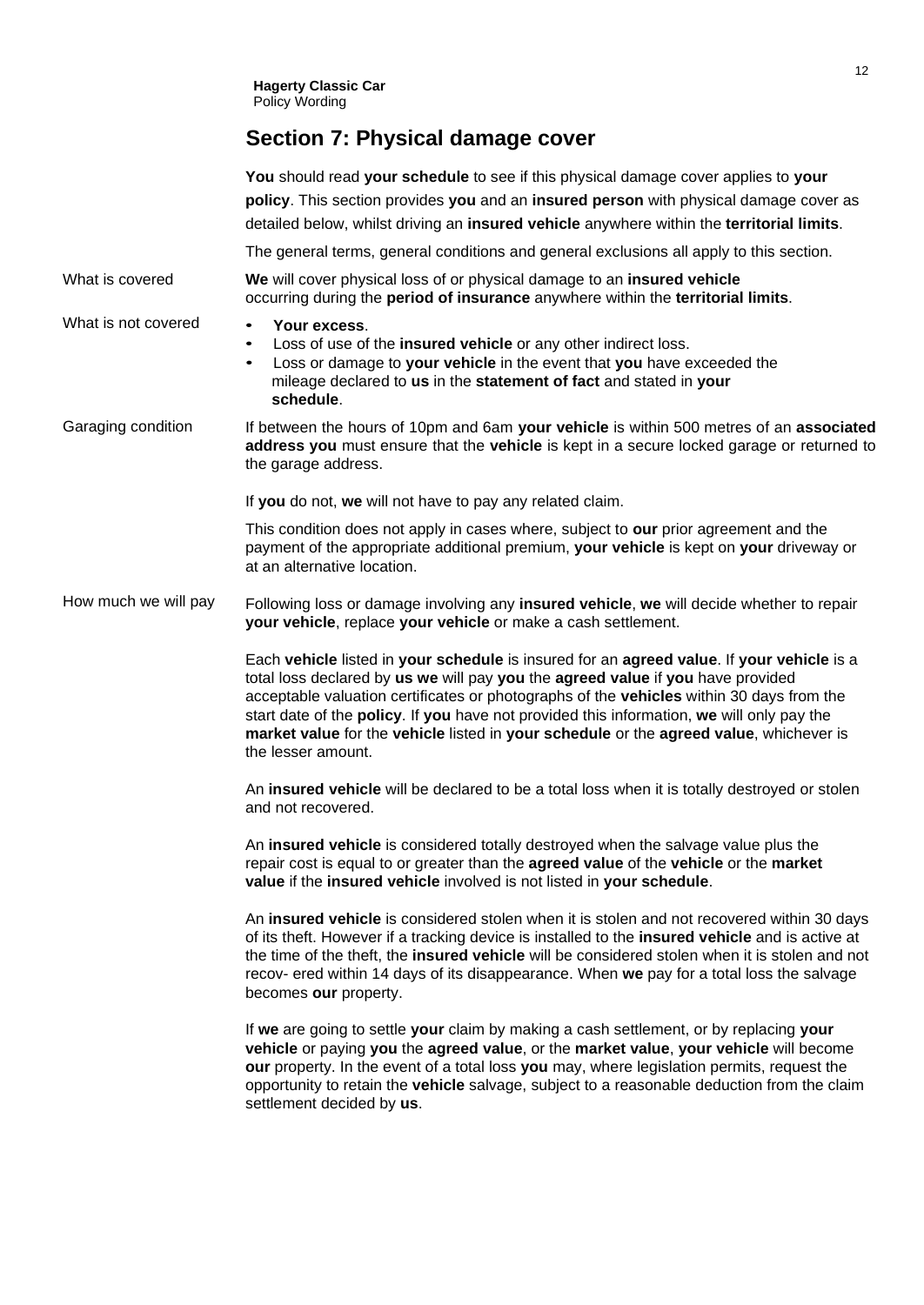### **Section 8: Additional cover and benefits**

|                                                | If 'Section 7 – Physical damage cover', applies to your policy, the following additional covers<br>and benefits are automatically included in your insurance.                                                                                                                                                                                                       |
|------------------------------------------------|---------------------------------------------------------------------------------------------------------------------------------------------------------------------------------------------------------------------------------------------------------------------------------------------------------------------------------------------------------------------|
|                                                | Unless specifically stated to the contrary, they are in addition to 'Section 7 - Physical damage<br>cover' and the excess assigned to the insured vehicle will apply.                                                                                                                                                                                               |
| Agreed value                                   | Your vehicle will be insured for an agreed value if you have provided acceptable<br>valuation certificates or photographs of the vehicles within 30 days from the start date of the<br>policy. If you have not provided this information, your vehicle will be insured for its market<br>value.                                                                     |
| Audio and electrical                           | In the event of a covered loss we will also cover up to £750 for the following for loss or<br>equipment damage if the cost of replacement is included in the agreed value. If it is not<br>included in the agreed value there will be no cover for such equipment.                                                                                                  |
|                                                | a. The following equipment if permanently installed in or removable from a housing<br>unit within the vehicle and designed to be operated only by the power of the<br>vehicle, including radios, tape players, CD players and DVD players or similar<br>equipment including their accessories and antennas.                                                         |
|                                                | b. Telephones if permanently installed in the vehicle and designed to be operated<br>only by the power of the vehicle, including their accessories and antennas.                                                                                                                                                                                                    |
| Child car seats                                | If you or a named insured person has a child car seat in an insured vehicle and<br>the insured vehicle is involved in an accident during the period of insurance involving<br>impact damage, we will replace the child car seat with a new one of equivalent quality<br>even if the child car seat itself is not damaged. Your excess does not apply to this cover. |
| <b>Disablement</b>                             | In the event of an accident during the period of insurance resulting in a covered claim<br>under this policy and you or a named insured person is registered disabled as a result of<br>the accident, we will pay up to £10,000 towards the cost of applicable modifications to your<br>or a named insured person's vehicle.                                        |
| Driving other cars                             | You will be covered under Sections 7, 8, 9, and 10 of this policy whilst driving any<br>insured vehicle unless stated otherwise or an exclusion applies.                                                                                                                                                                                                            |
|                                                | This additional cover is secondary to any other insurance that may apply at the time of a<br>covered loss and a £1,000 excess will apply.                                                                                                                                                                                                                           |
| Emergency<br>transportation /<br>accommodation | If following a covered loss more than 50 miles from your or a named insured person's<br>closest residence you or a named insured person incur emergency transportation costs,<br>we will pay such costs up to a maximum of £500.                                                                                                                                    |
|                                                | In addition, we will pay up to a maximum of $£1,000$ for accommodation and meals.                                                                                                                                                                                                                                                                                   |
| <b>Emergency treatment</b>                     | We will reimburse you or a named insured person using an insured vehicle for<br>payment made under the United Kingdom Road Traffic Act for emergency treatment<br>incurred as a result of an accident during the period of insurance.                                                                                                                               |
| Foreign use                                    | We will cover you or a named insured person for trips to countries within the territorial<br>limits for up to 90 days commencing during the period of insurance.                                                                                                                                                                                                    |
|                                                | The certificate of motor insurance provides evidence that the compulsory insurance<br>laws within the territorial limits are complied with.                                                                                                                                                                                                                         |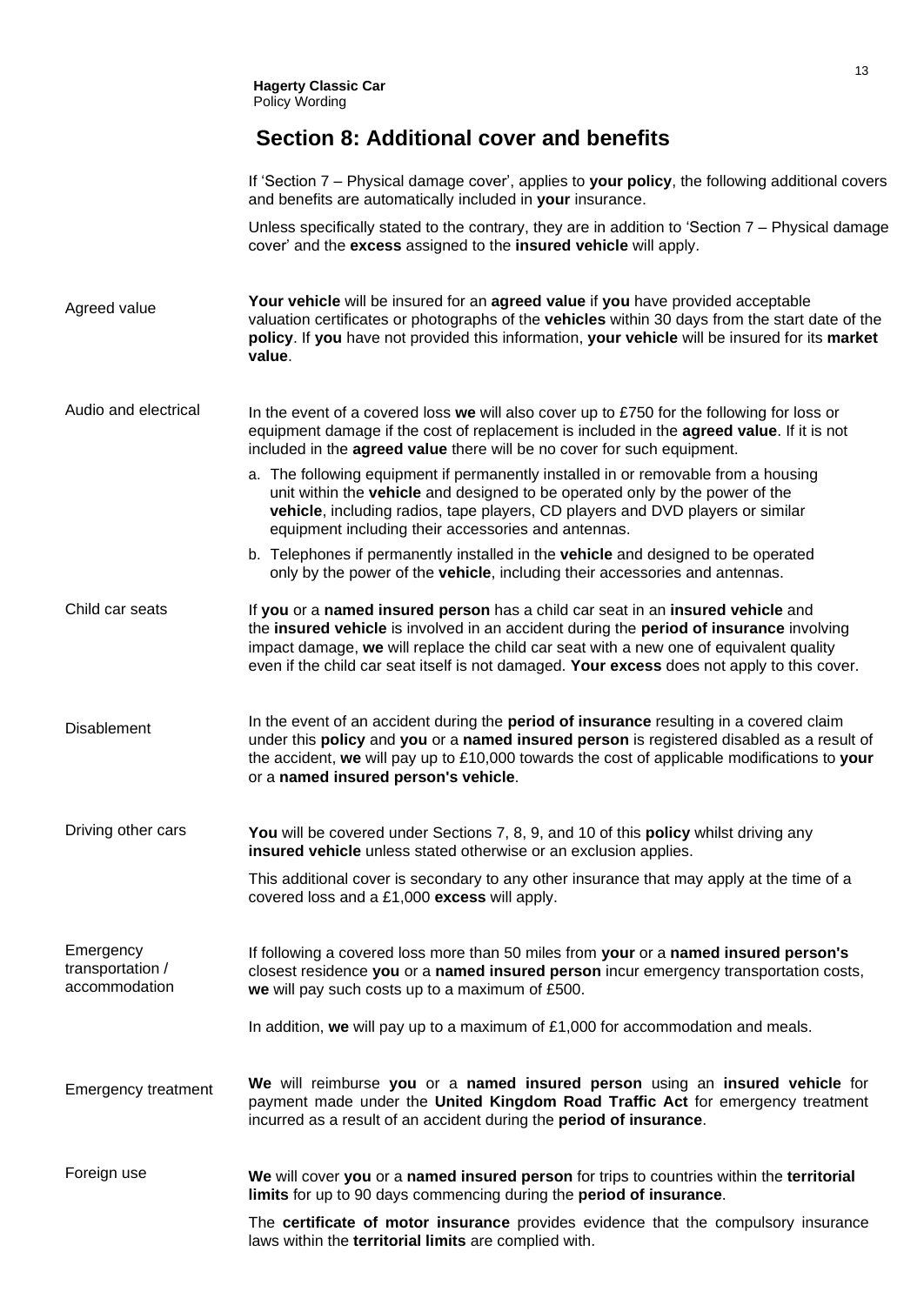### <span id="page-15-0"></span>**Section 8: Additional cover and benefits**

| Glass cover                    | In the event of physical damage to window glass and/or sunroof glass to your vehicle we<br>will pay for the replacement or repair of the glass. If your vehicle was manufactured post<br>1990, the most we will pay is £1,500.                                                                                                                                                                                                        |
|--------------------------------|---------------------------------------------------------------------------------------------------------------------------------------------------------------------------------------------------------------------------------------------------------------------------------------------------------------------------------------------------------------------------------------------------------------------------------------|
|                                | A £100 excess applies to this additional cover. However, if the glass is repaired, the<br>excess does not apply.                                                                                                                                                                                                                                                                                                                      |
| Lock replacement               | Should you or an insured person lose or have the door key or ignition/alarm immobiliser<br>key to a vehicle or garage door opener stolen during the period of insurance, we will pay<br>up to £500 for its replacement and for the replacement of the associated lock.                                                                                                                                                                |
| Medical expenses               | We will pay necessary medical expenses, up to a total of £500 for you or a named insured<br>person, incurred as a result of an accident during the period of insurance. Such medical<br>expenses must arise out of injury to you or a named insured person while he or she is<br>occupying an insured vehicle. This additional cover also applies if you or a named<br>insured person are struck by another motor vehicle or trailer. |
| Personal accident<br>cover     | We will pay you or a named insured person or the applicable estate for you or a named<br>insured person £10,000 for bodily injury in the event that an accident during the period of<br>insurance involving an insured vehicle is the sole cause of:<br>death, or<br>$\bullet$<br>• total loss of a limb, or<br>• loss of sight in one or both eyes.                                                                                  |
|                                | We do not provide this additional cover if the accident is caused directly or indirectly whilst<br>you or a named insured person has a blood alcohol level exceeding the prescribed<br>limit as decreed by the United Kingdom Road Traffic Act (or similar legislation of any<br>other applicable country within the territorial limits) or is under the influence of any illegal<br>substance.                                       |
|                                | We will not pay for death or bodily injury arising from suicide or attempted suicide.                                                                                                                                                                                                                                                                                                                                                 |
| Personal<br>belongings         | We will pay for your personal belongings (excluding cash, travellers cheques, bearer bond,<br>stock certificates or jewellery) in an insured vehicle that are lost or damaged due to an<br>accident or to fire, theft or attempted theft during the <b>period of insurance</b> up to a total<br>amount of £500.                                                                                                                       |
|                                | Your excess does not apply to this additional cover.                                                                                                                                                                                                                                                                                                                                                                                  |
| Personal<br>registration plate | If you or a named insured person's vehicle has a personalised registration number<br>cover purchased from the DVLA and the vehicle is stolen during the period of insurance<br>and not recovered, we will pay up to £5,000 to compensate you for the loss of the plate. If<br>we pay under this additional cover the rights to the plate will become ours.                                                                            |
| <b>Trailers</b>                | We will pay up to £5,000 for theft or physical damage to a trailer, which you or a named<br>insured person owns or are legally responsible for and which is no more than 4.6<br>metres (15 feet) in length, during the <b>period of insurance</b> , whether it is attached to an<br>insured vehicle or not.                                                                                                                           |
|                                | Proof of ownership of a trailer will need to be provided for this cover to apply.                                                                                                                                                                                                                                                                                                                                                     |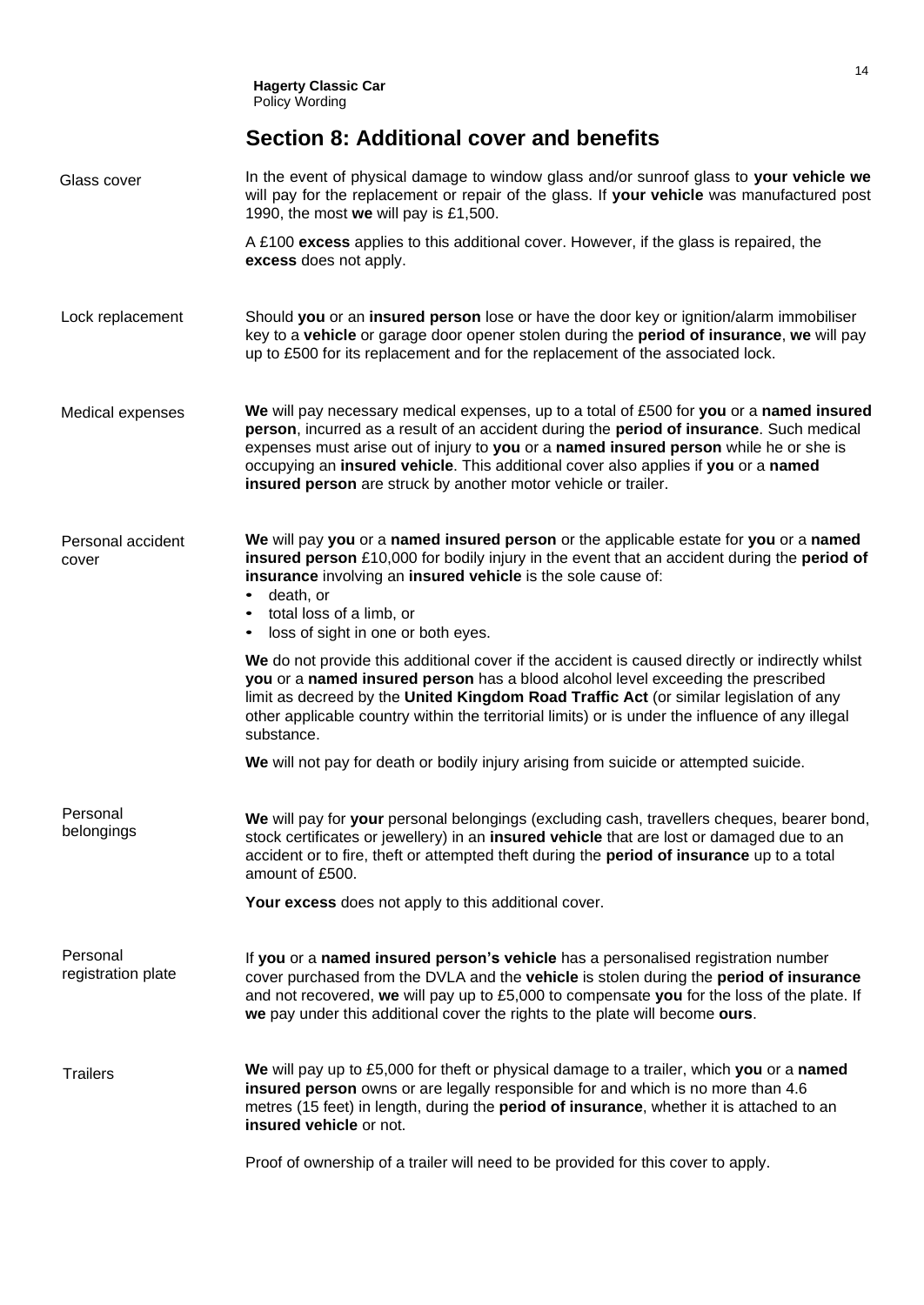### **Section 9: Third party liability cover**

<span id="page-16-0"></span>

|                                   | You should read your schedule to see if this third party liability cover applies to your<br>policy.                                                                                                                                                                                                                                                                                                                                                                     |
|-----------------------------------|-------------------------------------------------------------------------------------------------------------------------------------------------------------------------------------------------------------------------------------------------------------------------------------------------------------------------------------------------------------------------------------------------------------------------------------------------------------------------|
|                                   | This section provides you and an insured person with third party liability cover as<br>detailed below, whilst driving an insured vehicle anywhere within the territorial<br>limits.                                                                                                                                                                                                                                                                                     |
|                                   | The General terms, General conditions and General exclusions all apply to this section.                                                                                                                                                                                                                                                                                                                                                                                 |
| What is covered                   | We will cover the legal liability of you and an insured person to compensate others if,<br>as a result of an accident during the period of insurance arising from the maintenance,<br>operation or use of an insured vehicle,<br>• someone is injured (including any sickness or disease resulting from such<br>injury), or dies, or<br>tangible third party property is physically lost or physically damaged (including the<br>loss of use of such damaged property). |
| How much we will<br>pay           | The most we will pay for any one accident resulting in damage to third party property is<br>£20,000,000.                                                                                                                                                                                                                                                                                                                                                                |
|                                   | There is no limit on the amount we will pay for any one accident resulting in<br>injury or death of a third party, or<br>injury or death of a passenger travelling in an insured vehicle.                                                                                                                                                                                                                                                                               |
|                                   | All claims caused by one accident are agreed to be one claim however many insured<br>person(s) may be legally liable for the accident.                                                                                                                                                                                                                                                                                                                                  |
|                                   | We will pay reasonable and necessary costs and expenses of legal representation should<br>you or an insured person need to defend against any legal action seeking damages for<br>injury, death or property damage.                                                                                                                                                                                                                                                     |
| Legal personal<br>representatives | In the event of the death of anyone who is insured under this section, we will protect his or<br>her legal personal representatives against any liability that the deceased person had,<br>which is covered by this section.                                                                                                                                                                                                                                            |
| Legal costs                       | We will pay the fees and disbursements of any legal representative we agree to, to defend<br>anyone we insure under this section, following any incident which is covered under this section:<br>at a coroners inquest;<br>at a fatal accident inquiry;<br>in any proceedings brought under the Road Traffic Acts or equivalent<br>European Union legislation.                                                                                                          |
|                                   | We will not pay representation for:<br>a plea of mitigation (unless the offence you are charged with carries a custodial sentence);                                                                                                                                                                                                                                                                                                                                     |

• appeals.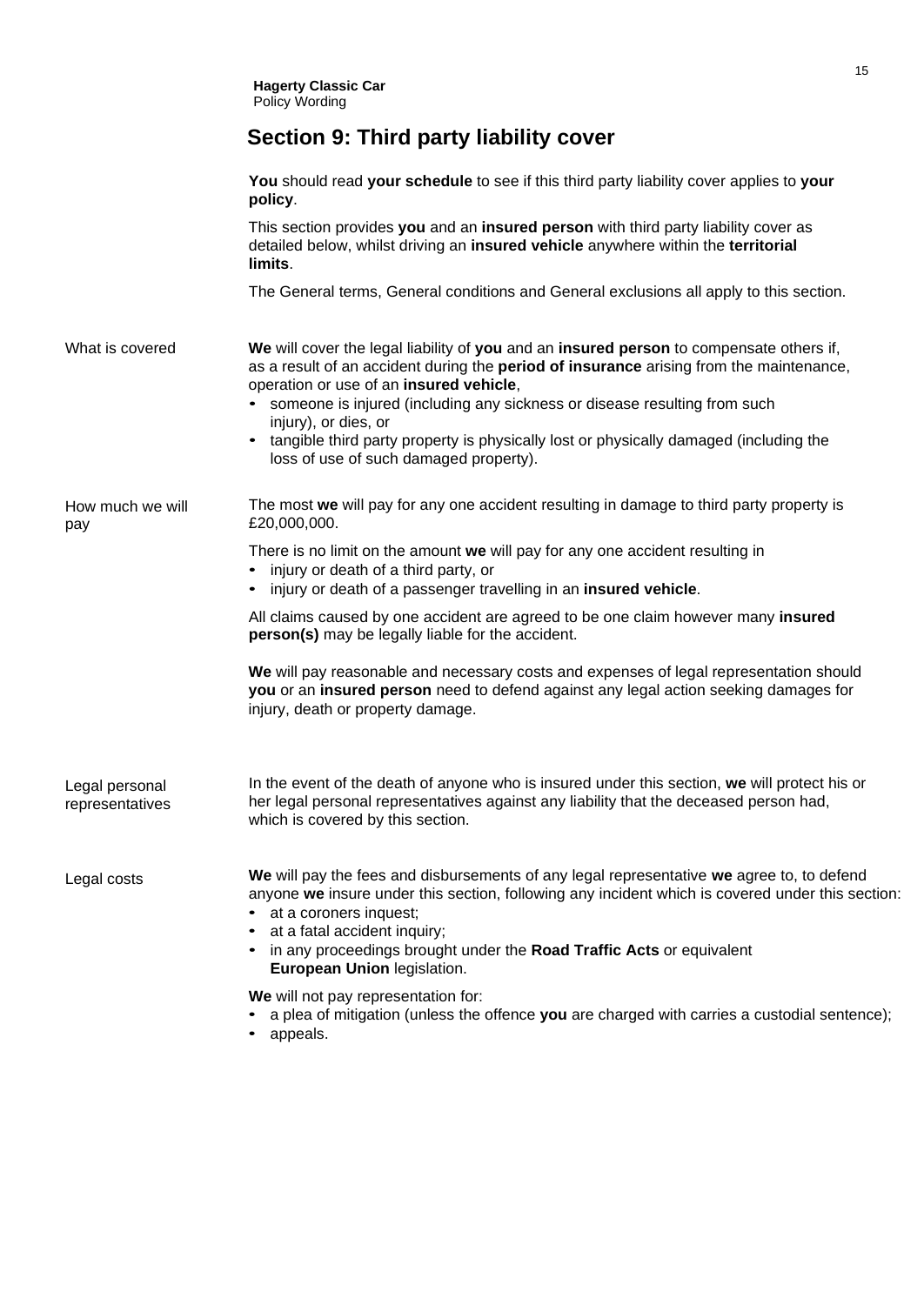### **Motor legal expenses cover**

|                                                        | Motor legal expenses cover is arranged and administered by LawShield UK Limited and<br>underwritten by AmTrust Europe Limited, Market Square House, St James's Street,<br>Nottingham, NG1 6FG.                                                                                                                                                                                                                                                                                  |
|--------------------------------------------------------|---------------------------------------------------------------------------------------------------------------------------------------------------------------------------------------------------------------------------------------------------------------------------------------------------------------------------------------------------------------------------------------------------------------------------------------------------------------------------------|
|                                                        | Lawshield UK Limited is authorised and regulated by the Financial Conduct Authority.                                                                                                                                                                                                                                                                                                                                                                                            |
|                                                        | Firm Reference No. 306793.                                                                                                                                                                                                                                                                                                                                                                                                                                                      |
|                                                        | AmTrust Europe Limited is authorised by the Prudential Regulation Authority and regulated<br>by the Financial Conduct Authority and the Prudential Regulation Authority. Firm Reference<br>No. 202189. AmTrust Europe Limited is registered in England and Wales under number<br>01229676 This can be checked on the Financial Services register by visiting the FCA's<br>website at www.fca.gov.uk/firms/systems-reporting/register or by contacting them on 0800<br>111 6768. |
|                                                        | This section provides a named insured person with motor legal expenses cover as<br>detailed below, whilst driving an insured vehicle anywhere within the territorial limits.                                                                                                                                                                                                                                                                                                    |
|                                                        | The general terms, general conditions and general exclusions all apply to this section.                                                                                                                                                                                                                                                                                                                                                                                         |
| What to do when a<br>loss occurs                       | Motor legal expenses cover only applies to your policy if shown in your schedule.<br>Legal expenses services are provided by LawShield.                                                                                                                                                                                                                                                                                                                                         |
|                                                        | LawShield are available for you to call 24 hours a day, seven days a week.                                                                                                                                                                                                                                                                                                                                                                                                      |
|                                                        | LawShield's claims notification line is 0333 323 1243 (for calls within the<br><b>United Kingdom)</b>                                                                                                                                                                                                                                                                                                                                                                           |
|                                                        | or +44 1925 422 794 (for calls outside the United Kingdom).                                                                                                                                                                                                                                                                                                                                                                                                                     |
|                                                        | LawShield will aim to recover your uninsured loses, which may include the cost of<br>repairing or replacing your vehicle, your excess, injury compensation and other out-of-<br>pocket expenses.                                                                                                                                                                                                                                                                                |
| <b>Special definitions</b><br>applying to this section |                                                                                                                                                                                                                                                                                                                                                                                                                                                                                 |
| <b>Claims adjuster</b>                                 | Any claims negotiator, adjuster or other appropriately qualified person, firm or company<br>appointed by LawShield to act for the named insured person.                                                                                                                                                                                                                                                                                                                         |
| <b>Insurers</b>                                        | AmTrust Europe Limited.                                                                                                                                                                                                                                                                                                                                                                                                                                                         |
| <b>Insured incident</b>                                | A road traffic accident for which the named insured person is not at fault (excluding claims<br>for theft or fire) occurring within the period of insurance and territorial limits which<br>results in:                                                                                                                                                                                                                                                                         |
|                                                        | loss or damage to the <b>insured vehicle</b> including any attached trailer;<br>a.                                                                                                                                                                                                                                                                                                                                                                                              |
|                                                        | loss or damage to any personal property owned by the named insured person whilst the<br>b.<br>property is in/on or attached to the insured vehicle;                                                                                                                                                                                                                                                                                                                             |
|                                                        | the death of or injury to the named insured person whilst in or getting into or out of the<br>c.<br>insured vehicle;                                                                                                                                                                                                                                                                                                                                                            |
|                                                        | any other uninsured losses.<br>d.                                                                                                                                                                                                                                                                                                                                                                                                                                               |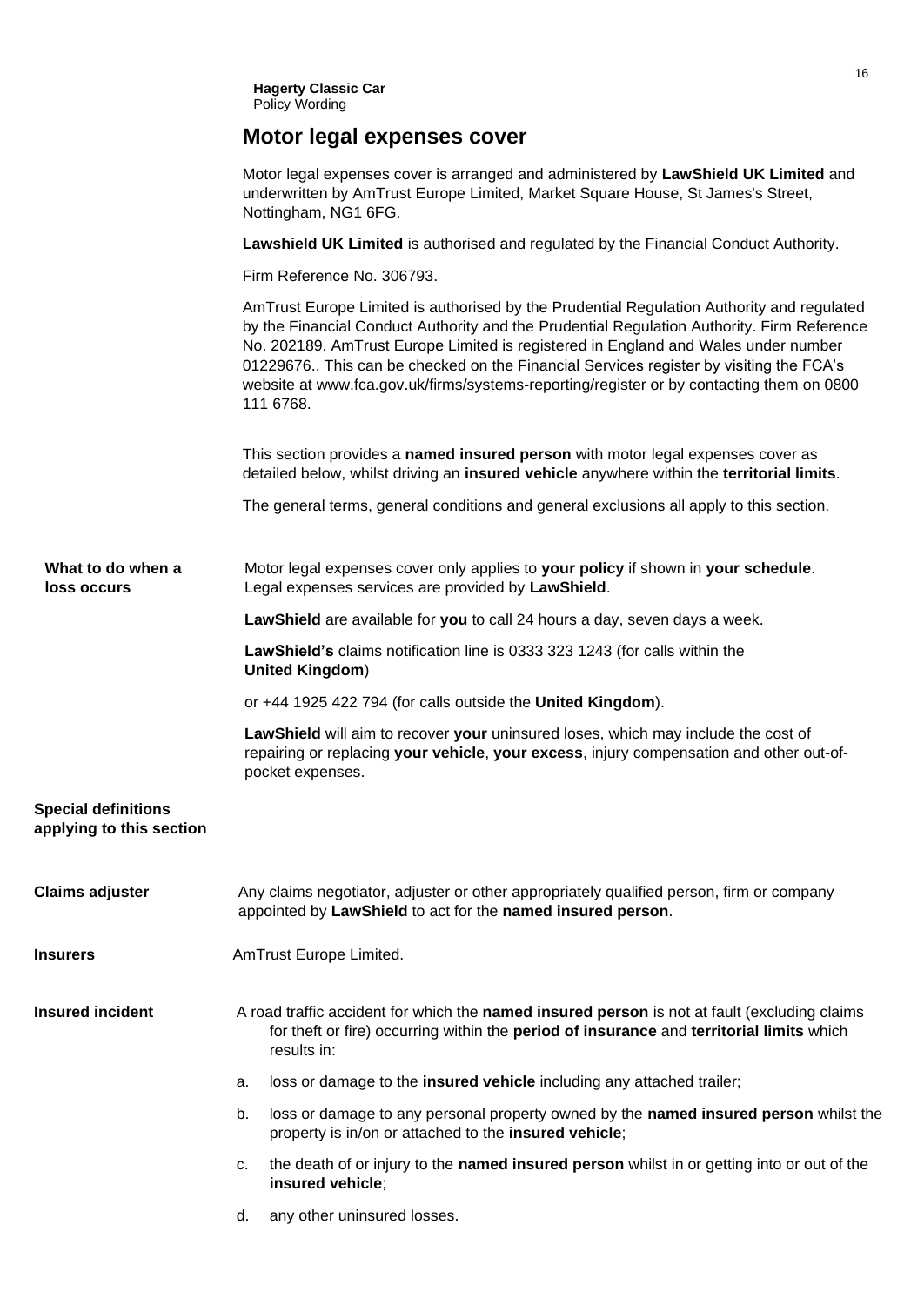**Hagerty Classic Car** Policy Wording **Legal costs and expenses** a) Fees, costs and disbursements reasonably incurred by **Lawshield**, any **claims adjuster**, **solicitor**, or other appropriately qualified person appointed to act for the **named insured person** with **Lawshield's** consent; and b) The costs of any civil proceedings incurred by an opponent awarded against the **named insured person** by order of a court or which **Lawshield** have agreed to pay. Where **solicitors** costs are payable by the **insurer**, these will be chargeable on the **standard basis** as defined by the Civil Procedure Rules, or in accordance with the Fixed Recoverable Costs scheme if appropriate and would be limited to  $£125.00$  including VAT per hour solicitors time, and £12.50 including VAT for each letter sent out. Explanatory note: The Fixed Recoverable Costs scheme applies to road traffic accidents which are settled by negotiation before court proceedings are issued for claims up to the value of £25,000. The rules set out how legal fees are calculated for these claims. **Prospects of success**  Reasonable prospects are considered to be 51% or better chance of success. **Solicitor** The solicitor, firm of solicitors or other appropriately qualified person, firm or company appointed to act for the **named insured person**. **Standard basis** The assessment of costs which are proportionate to the **named insured person's** claim. What is covered **LawShield** will cover the **legal costs and expenses** for legal proceedings started on behalf of the **named insured person** during the **period of insurance** and in connection with pursuing civil claims arising from an **insured incident** relating to the use of an **insured vehicle** or any other vehicle attached and being towed by the **insured vehicle** which results directly in the death of or personal injury to the **named insured person** and any other uninsured losses the **named insured person** incurs. If the **named insured person** is not awarded any costs or compensation the **insurer** will pay all **legal costs and expenses** up to the limit under this section. If the **named insured person** is awarded costs, the **named insured person** must use these to repay the amount the **insurer** has paid out on their behalf in connection with the proceedings but if the **legal costs and expenses** are greater than the amount the **named insured person** is awarded for those costs and expenses, the **insurer** will pay the extra amount (up to the limit under this section). How much insurers will pay The maximum amount insurers will pay in respect of all insured incidents which are related in time or by cause is £100,000. This includes **legal costs and expenses** of both the **named insured person** and any opponents where the **named insured person** is liable to pay them. Motor Legal Expenses Cover with **LawShield** has been arranged by Hagerty for **you**. **LawShield** service this part of **your policy** on behalf of the **insurers**. Hagerty cannot accept any responsibility for the availability, standard of service or any consequences from the use of these services.

17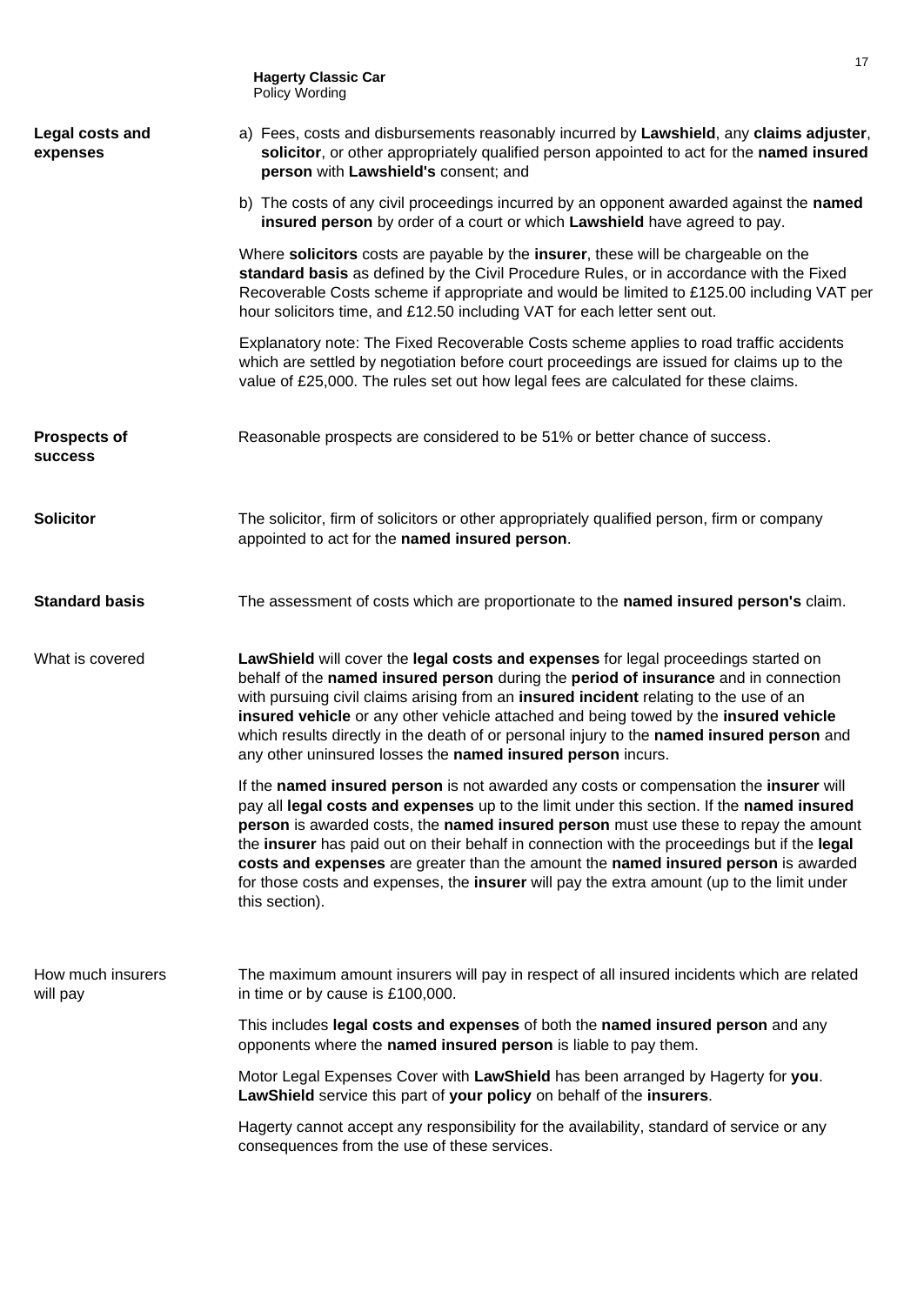**Hagerty Classic Car** Policy Wording

Special exclusions applying to this section

In addition to the **policy** general exclusions the following additional exclusions apply to this part of **your policy**.

**LawShield** shall not be liable for:

- Claims where there are no **prospects of success**. **Lawshield** will continue to assess whether **prospects of success** exist throughout the **named insured person's** claim and if at any time **Lawshield** consider the **named insured person's** claim no longer has **prospects of success** and/or an alternative course of action is appropriate and/or under the terms and conditions of the **policy** the claim is not admissible, then **Lawshield** will inform the **named insured person** in writing of the decision and the reason behind that decision. Having informed the **named insured person** of this, and subject to the policy conditions, **Lawshield** may withdraw further cover for **legal costs and expenses.**
- Claims arising from driving under the influence of alcohol or drugs.
- Claims where **Lawshield** are not told about the claim within 180 days of the event which caused it.
- Claims where a reasonable estimate of the **legal costs and expenses** is greater than the amount in dispute other than in relation to uninsured loss recovery claims.
- **Legal costs and expenses** if the **named insured person** withdraws from legal proceedings without **Lawshield's** agreement.
- **Legal costs and expenses** which are covered under a more specific insurance or if a claim has been refused by another insurance company.
- **Legal costs and expenses** where fixed recoverable costs have already been recovered by the **solicitor**.
- **Legal costs and expenses** incurred prior to **LawShield's** written acceptance of a claim or that **Lawshield** have not agreed to in advance.
- Claims arising from any deliberate, criminal act or omission by the **named insured person.**
- **Legal costs and expenses**, fines or other penalties which the **named insured person** is ordered to pay by a Court of Criminal Justice.
- Incidents involving an **insured vehicle** owned or driven by the **named insured person**, where the **named insured person** was not in possession of a valid driving licence or the insured vehicle was not covered by a valid test certificate where appropriate or was not in a road-worthy condition.
- Motor **vehicles** used by or on behalf of the **named insured person** for racing, rallies, competitions or trials of any kind.
- Claims arising from the **insured vehicle** not being used in accordance with the terms and conditions of **your policy**.

**LawShield** shall be under no liability to pay for avoidable correspondence, absence from work compensation or for travelling expenses or sustenance allowances of the **named insured person** (except to the extent that the **named insured person** may be specifically covered under the other sections of the **policy**).

**LawShield** shall not be liable for the **legal costs and expenses** of pursuing an action arising from an incident that occurs outside the **territorial limits** except that **LawShield** will be responsible for reasonable costs incurred with their prior approval in enforcing or attempting to enforce a judgment obtained from a court within the **territorial limits** against a defendant resident elsewhere.

**Lawshield** shall not be liable for any consequence, howsoever caused, including but not limited to Computer Virus, of Electronic Data being lost, destroyed, distorted, altered, or otherwise corrupted.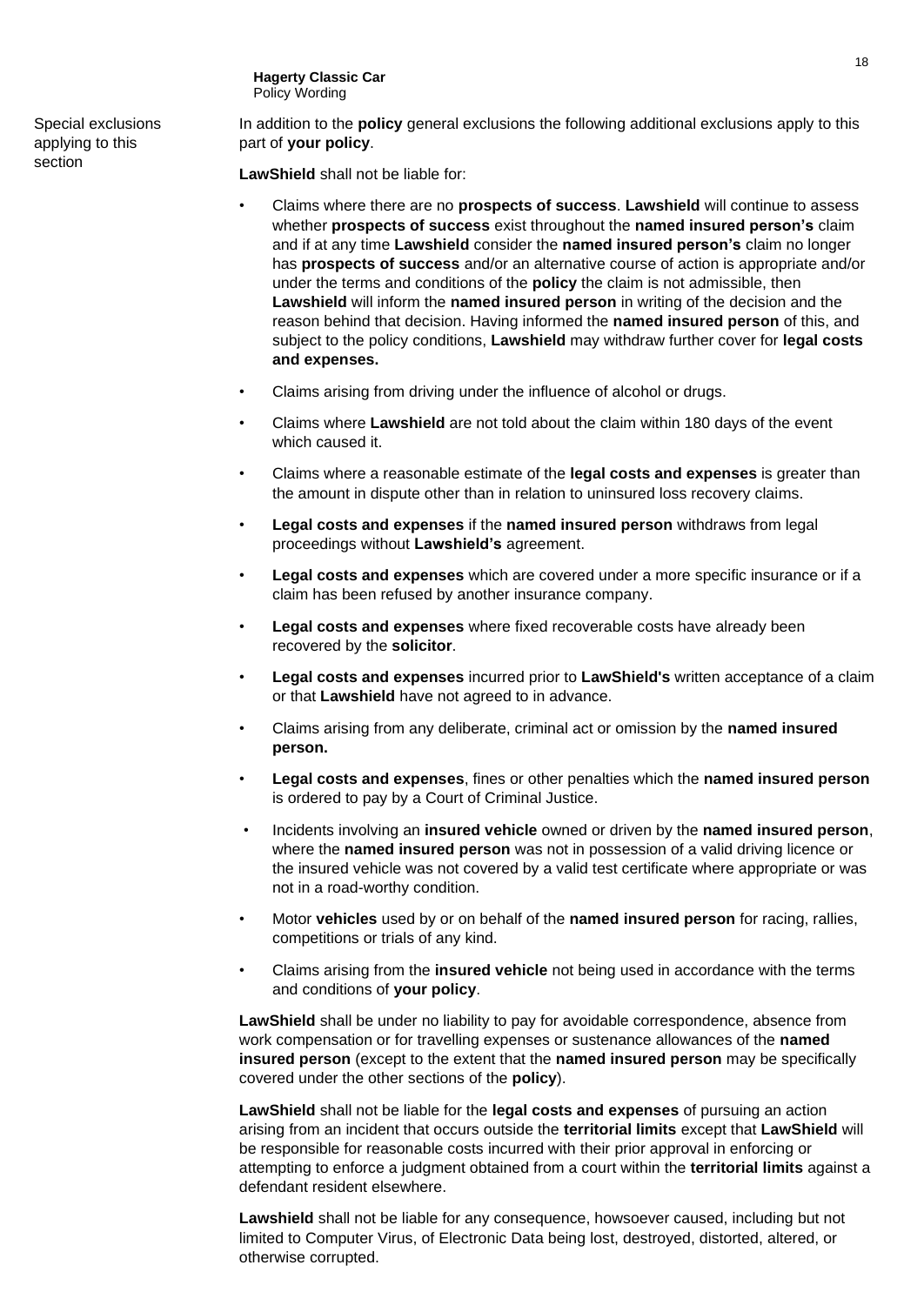**Hagerty Classic Car** Policy Wording

|                                                    | For the purposes of this <b>policy</b> , Electronic Data shall mean facts, concepts and information<br>stored to form useable data for communications, interpretations, or processing by electronic<br>or electromechanical data processing or other electronically controlled hardware, software<br>and other coded instructions for the processing and manipulation of data, or the direction<br>and manipulation of such hardware. |
|----------------------------------------------------|---------------------------------------------------------------------------------------------------------------------------------------------------------------------------------------------------------------------------------------------------------------------------------------------------------------------------------------------------------------------------------------------------------------------------------------|
|                                                    | For the purposes of this <b>policy</b> , Computer Virus shall mean a set of corrupting, harmful, or<br>otherwise unauthorised instructions or code, whether these have been introduced<br>maliciously or otherwise, and multiply themselves through a computer system or network of<br>whatsoever nature.                                                                                                                             |
|                                                    | The insurer will not provide cover, pay any claim or provide any benefit if doing so would<br>expose the insurer to any sanction, prohibition or restriction under United Nations<br>resolutions or the trade or economic sanctions, laws or regulations of the European Union,<br>United Kingdom or United States of America.                                                                                                        |
|                                                    | LawShield shall not be liable for legal costs and expenses in respect of accidents<br>occurring during trips to foreign countries within the territorial limits commencing during the<br>period of insurance, when the period of any such trip to these countries is intended to<br>exceed 90 days, unless we have agreed to extend coverage under the policy to apply to<br>such trip.                                               |
| Special conditions<br>applying to this             | Compliance by the named insured person with the following provisions applying to this section<br>and all of the terms in the <b>policy</b> shall be a condition of this insurance.                                                                                                                                                                                                                                                    |
| section                                            | Where indemnity is requested and granted to any person mentioned in the <b>schedule</b> , then the<br>terms and conditions and exclusions of this section apply equally to such persons as they do to<br>the named insured person.                                                                                                                                                                                                    |
| Responsibilities<br>of the named<br>insured person | The named insured person must tell Lawshield in writing as soon as possible when a claim or<br>possible claim happens.                                                                                                                                                                                                                                                                                                                |
|                                                    | The named insured person must give Lawshield any information and evidence Lawshield<br>need (the named insured person will have to pay any costs involved in this). The named<br>insured person must not do anything to affect their case.                                                                                                                                                                                            |
|                                                    | The named insured person must tell Lawshield about any other legal expense insurance they<br>have which may cover the same loss.                                                                                                                                                                                                                                                                                                      |
|                                                    | The named insured person must co-operate fully with Lawshield, the claims adjuster or the<br>solicitor.                                                                                                                                                                                                                                                                                                                               |
| Choice of solicitor                                | Before legal proceedings are issued Lawshield will appoint a solicitor from Lawshield's panel<br>to act on behalf of the named insured person to prosecute, defend or settle any claim<br>Lawshield accept under the terms of this policy.                                                                                                                                                                                            |
|                                                    | If legal proceedings need to be issued, the named insured person does not have to accept the<br>solicitor Lawshield has chosen. The named insured person must send Lawshield in writing<br>the full name and address of a solicitor who they want to act for them.                                                                                                                                                                    |
|                                                    | In choosing their solicitor, the named insured person must try and keep the cost of any legal<br>proceedings as low as possible.                                                                                                                                                                                                                                                                                                      |
|                                                    | If the named insured person cannot agree a suitable solicitor with Lawshield, the named<br>insured person can refer their choice of solicitor to arbitration in line with the conditions of this<br>policy. If there is a dispute about the choice of solicitor, Lawshield will appoint a solicitor to<br>act on behalf of the named insured person to protect their interests whilst arbitration takes<br>place.                     |
|                                                    | If Lawshield are acting for two or more people for one claim, the named insured person may<br>choose solicitors. The named insured person must send their name and address to<br>Lawshield before Lawshield agree to pay any legal costs and expenses.                                                                                                                                                                                |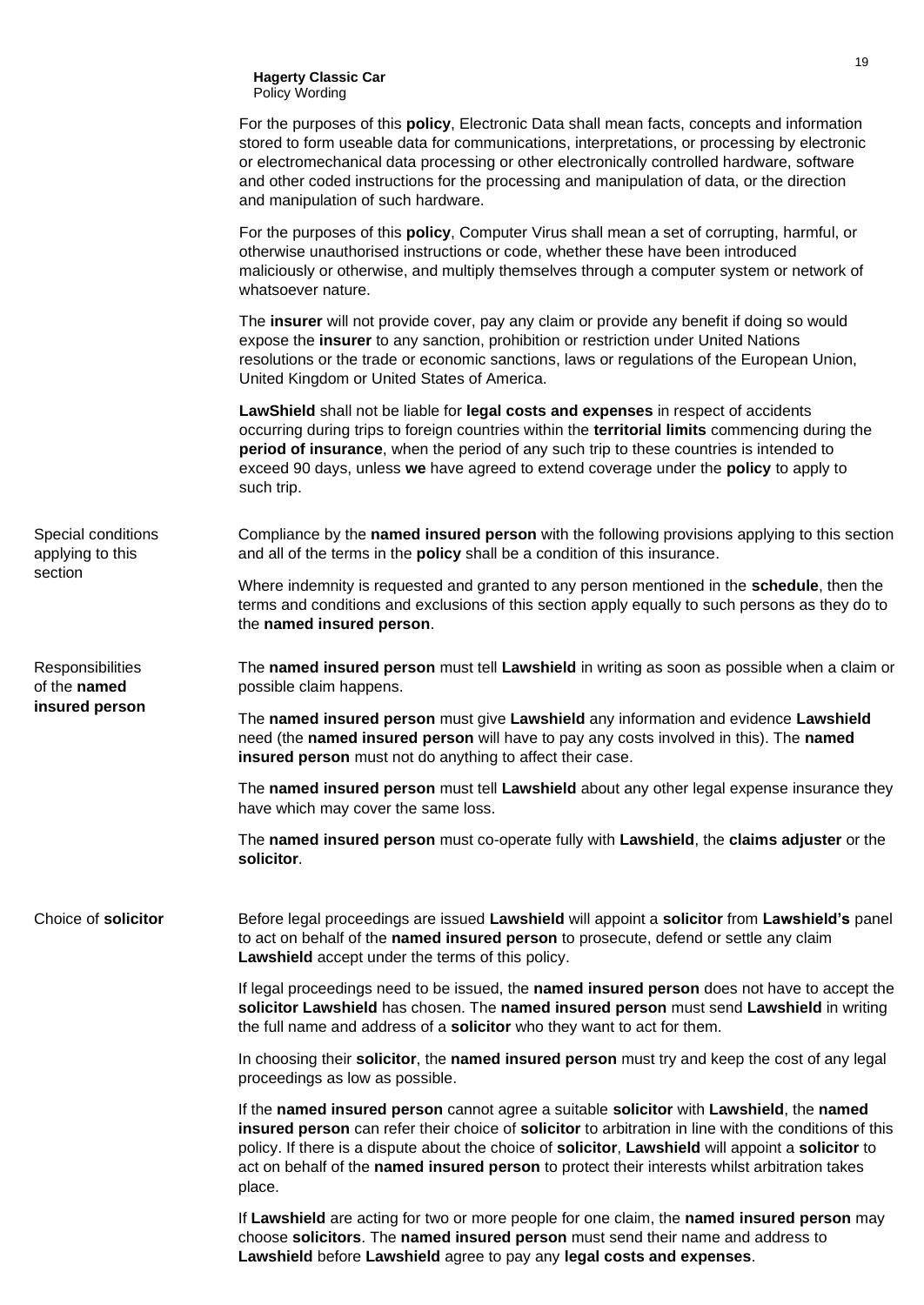Before **Lawshield** accept the **named insured person's** choice of a **solicitor**, or if the **named insured person** fails to choose a **solicitor**, **Lawshield** will be entitled to instruct a **solicitor** on their behalf.

Representation **Lawshield** can take over, and carry out in the name of the **named insured person**, action to take or defend any claims and **Lawshield** will have complete control over how legal proceedings are carried out.

> **Legal costs and expenses** payable are to be in no way affected by any agreement, undertaking or promise made or given by the **named insured person** to the **solicitor**, witness expert or any **claims adjuster**.

**Lawshield** shall have direct access to the **solicitor** at all times and the **named insured person** must keep **Lawshield** fully informed of all material developments during their claim. If **Lawshield** ask the **named insured person** must instruct the **solicitor** to produce to **Lawshield** any documents, information or advice in their possession and the **named insured person** must give the **solicitor** any other instructions relating to the conduct of their claim as **Lawshield** may require.

**Lawshield's** written consent must be obtained prior to:

The instruction of Counsel to appear before a Court (or tribunal) before which a **solicitor** has a right of audience;

The instruction of Queen's Counsel;

The incurring of unusual experts fees or unusual disbursements;

The making of an Appeal.

If for any reason the **solicitor** refuses to continue to act for the **named insured person** or if the **named insured person** withdraws their claim from the **solicitor**, **Lawshield** will not pay any further **legal costs and expenses** unless **Lawshield** agree to the appointment of an alternative **solicitor** in accordance with the terms and conditions of this policy. **Lawshield** will not pay any additional **legal costs and expenses** arising solely as a result of the appointment of a new **solicitor**.

If the **named insured person** unreasonably withdraws from a claim without **Lawshield's** prior agreement, then the **legal costs and expenses** will become the responsibility of the **named insured person** and **Lawshield** will be entitled to be reimbursed by the **named insured person** for any costs paid or incurred during the course of the claim. This includes any **legal costs and expenses** that **Lawshield** consider the **named insured person** is obliged to pay solely because they withdrew from the claim.

This insurance does not cover an Appeal unless **Lawshield** are notified in writing by the **named insured person** no later than six working days before the time for making an Appeal expires and **Lawshield** consider that there are **prospects of success** of such an Appeal succeeding.

Part 36 offers The **named insured person** or the **solicitor** must inform **Lawshield** immediately in writing of any Part 36 offer under the Civil Procedure Rules made with a view to settling the claim.

> No agreement is to be made to settle the claim on the basis of both sides paying their own costs without **Lawshield's** prior approval.

> If the **named insured person** or the **solicitor** fail to tell **Lawshield** of any Part 36 offer, then the **named insured person** will be responsible to **Lawshield** for an amount equal to the detriment **Lawshield** have suffered as a result of the **named insured person's** failure to comply with this obligation, and **Lawshield** may deduct this amount from any payment **Lawshield** make under this section.

If the **named insured person** does not accept a Part 36 offer and the **named insured person** does not subsequently achieve a higher award of compensation, then **Lawshield** will not pay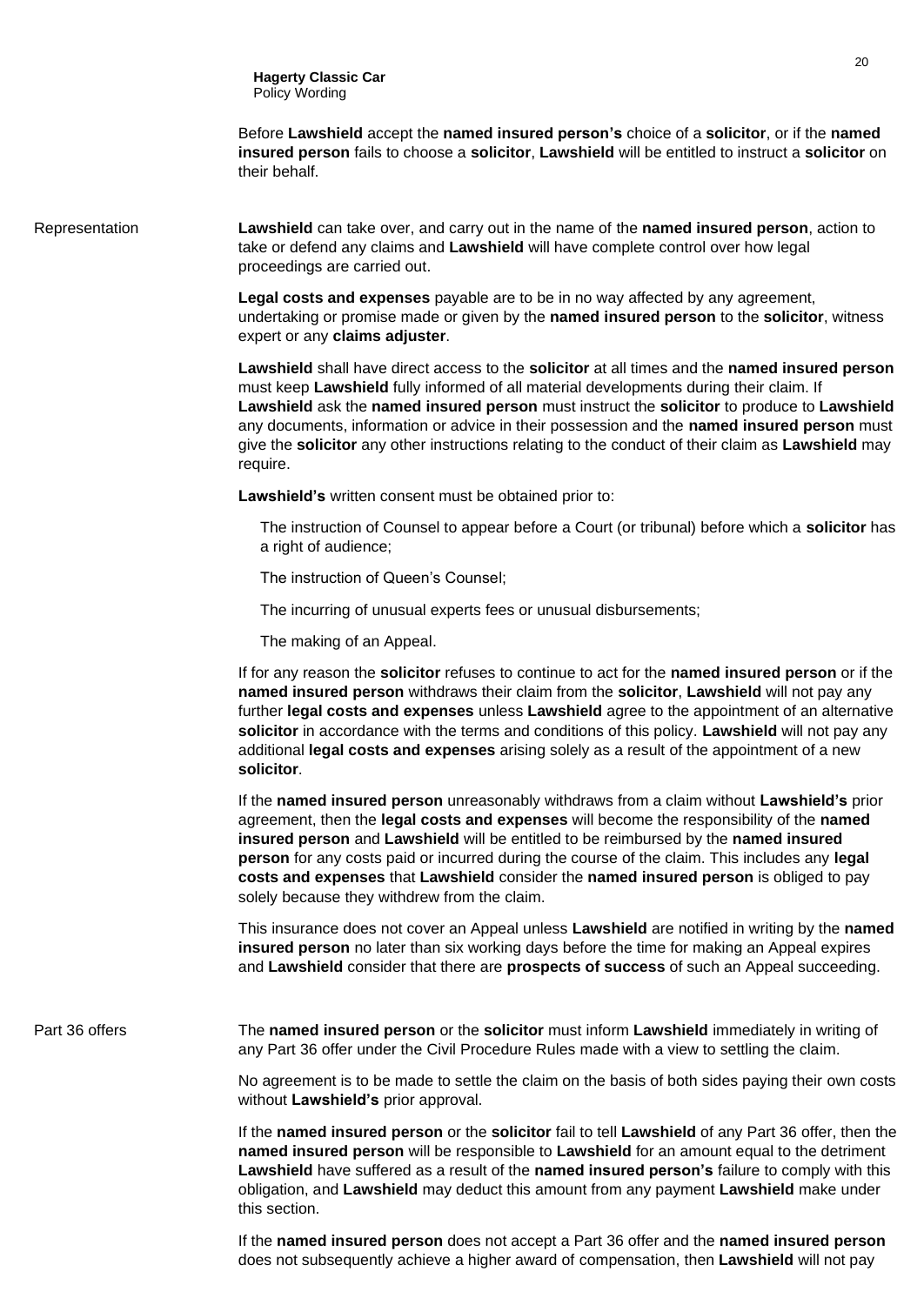any further **legal costs and expenses** or opponent's costs unless **Lawshield** were notified of the Part 36 offer and agreed to continue the proceedings.

**Lawshield** will not unreasonably withhold agreement to continue proceedings however **Lawshield** will have the right to ask the **named insured person** to instruct the **solicitor** to obtain counsel's opinion on the merits of the claim, defence, any Part 36 offer made by an opponent or proposed by the **named insured person**, or whether there are grounds for continuing the proceedings before **Lawshield** agree to continue with the **named insured person's** claim.

Costs and Recovery At **Lawshield's** request, the **named insured person** must instruct the **solicitor** to have the **legal costs and expenses** taxed, assessed, or audited by the relevant authority.

> The **named insured person** must take all reasonable steps to recover **legal costs and expenses** payable under this policy from their opponent and pay any **recovered legal costs and expenses** to **Lawshield**.

> **Lawshield** can take proceedings in the name of the **named insured person** (at **Lawshield's** own expense and for **Lawshield's** own benefit) to recover from anyone else, any payment **Lawshield** have made under this insurance.

Arbitration **If there is a dispute between the named insured person** and **Lawshield** over the presentation, acceptance, rejection, control or discontinuance of any claims or representation at proceedings then at the written request of the **named insured person** the dispute will be referred to an arbitrator, who shall be a **solicitor** or Counsel that the **named insured person** and **Lawshield** agree on. If there is no agreement on the choice of arbitrator one will be appointed by the President of the relevant Law Society of England or Wales or the President of the Law Society of Scotland, as appropriate. Both parties shall present such information relevant to their dispute as required by the arbitrator whose decision will be final and binding. All costs of resolving the dispute shall be met in full by the party against whom the decision is made, or as decided by the arbitrator.

> If there is a disagreement over the amount **Lawshield** owe the **named insured person**, **Lawshield** will pass the matter to an arbitrator who both the **named insured person** and **Lawshield** agree to. When this happens, the arbitrator must make a decision before the **named insured person** can start proceedings against **Lawshield**.